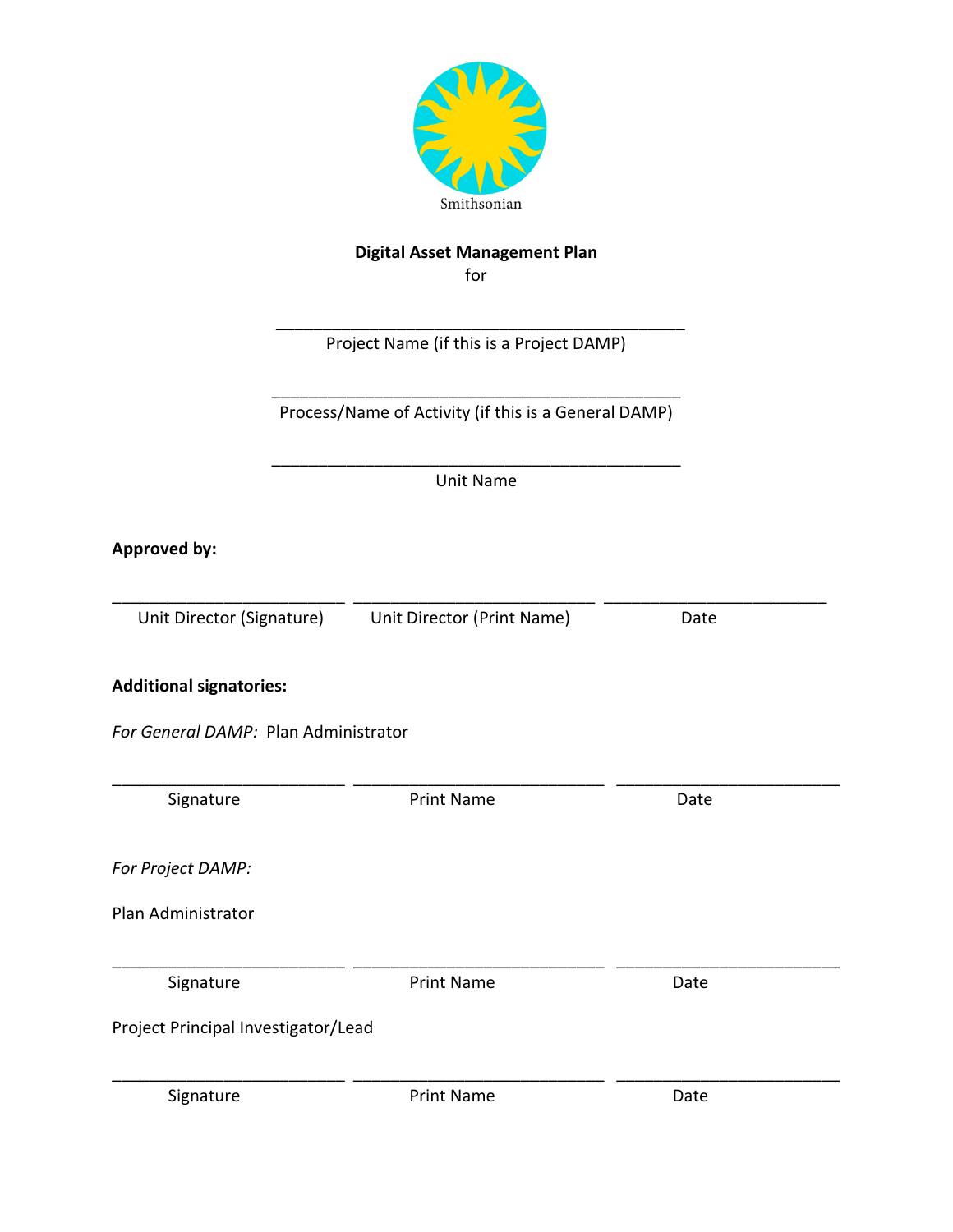# **Digital Asset Management Plan**

# **Tables of Contents**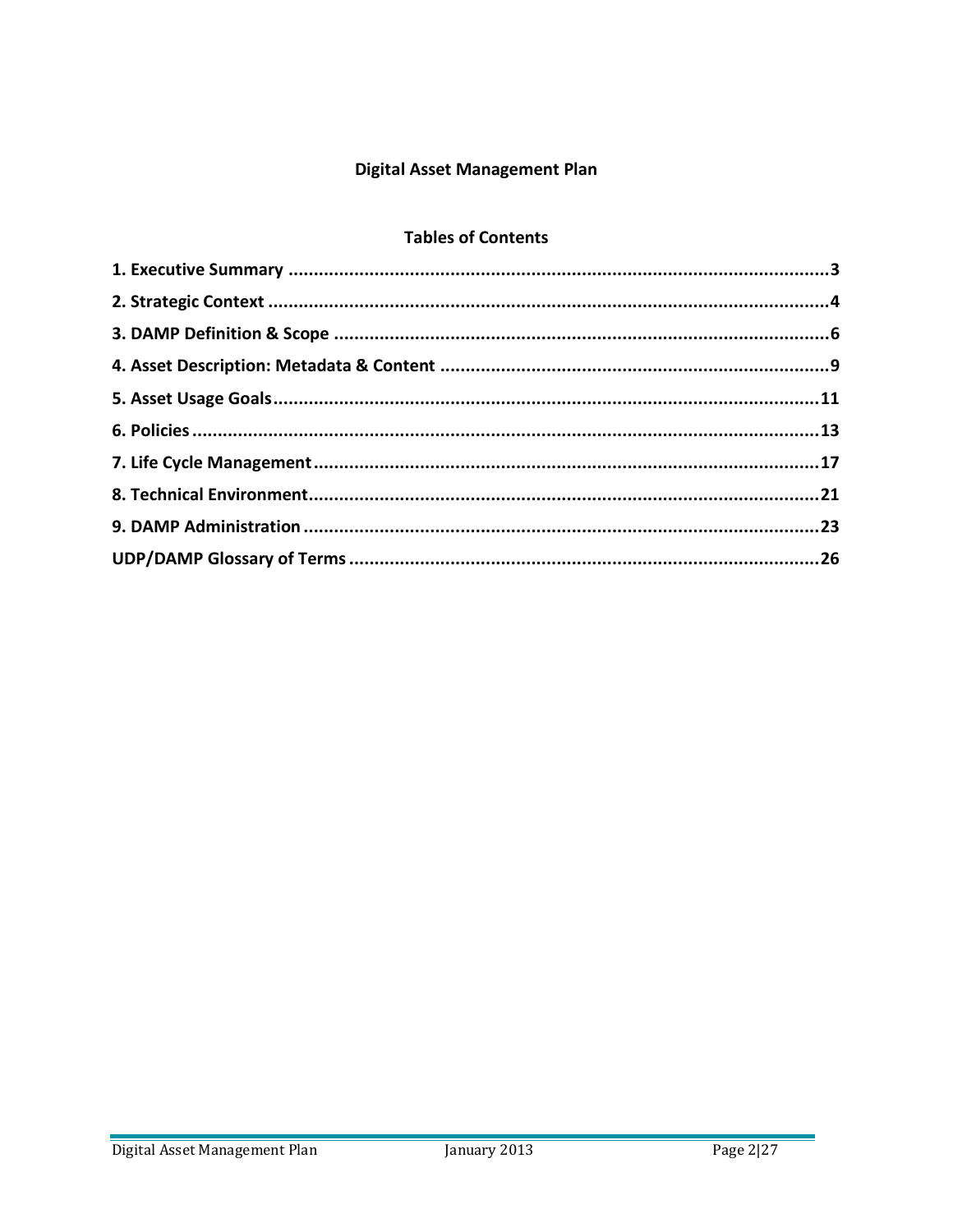#### **Revision History**

| <b>Version</b> | Date | Pages affected   Description of Change | <b>Author/Reviewer</b> |
|----------------|------|----------------------------------------|------------------------|
|                |      |                                        |                        |
|                |      |                                        |                        |

# **1. EXECUTIVE SUMMARY (MANDATORY)**

The Executive Summary provides an "at-a-glance" snapshot of the most important information in the DAMP.

Consider what information you would like to communicate to senior administrators when writing this section. Also consider that it may be easiest to complete this section at the very end, when you have content from other sections that you may wish to "cut and paste" into an Executive Summary narrative.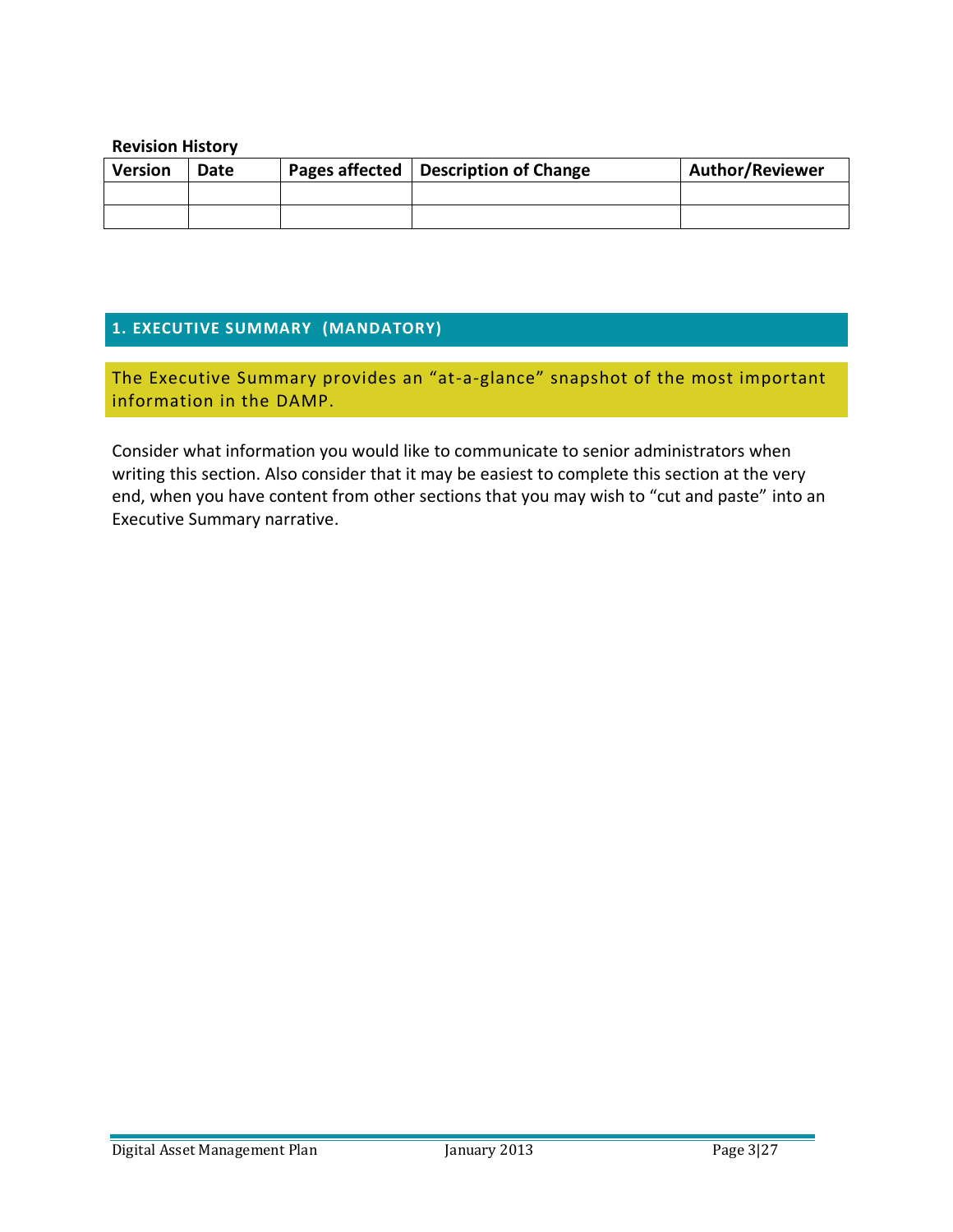### **2. STRATEGIC CONTEXT**

### The Strategic Context section articulates the significance of the digital assets covered in this plan and how they support unit and pan-institutional goals.

#### **2.1 Significance of Digital Assets** (MANDATORY)

Briefly describe the significance of the digital assets developed (or to be developed). Due to the varying scholarly disciplines of Smithsonian units, characterizing the significance of digital assets is a unit-level decision, and recognized as a somewhat subjective endeavor. However, you may wish to consider that common criteria for significance often include:

- Applicability to the project, program, unit, Smithsonian, various audiences, etc.
- Level of use
- Scope or depth
- Uniqueness
- Relevance to Unit/SI Strategic Plans

#### **2.2 Relevance to Unit/SI Strategic Plans** (MANDATORY)

#### **2.2.1. How do the digital assets represented in this DAMP support your unit's strategic plan?**

### **2.2.2 How do they build on the following key goals in the Smithsonian's** *Digitization Strategic Plan 2010-2015* **in terms of digitization?**

- Provide access to SI collections, research, and programs by creating, managing and promoting the Institution's digital assets? (See Page 11 of the Strategic Plan);
- Integrate digitization into its core functions? (See page 12, Objective 3 of the Strategic Plan);
- Secure sufficient resources and build capacity to create and sustain digitization activities? (See page 13 of the Strategic Plan).

#### **2.3 Relevance to Unit Digitization Plans** (MANDATORY IF APPLICABLE)

If your unit has a Unit Digitization Plan (UDP), does this DAMP cover digital assets discussed or referenced in that UDP? (N.B., Many non-collecting units may not have a UDP. If this is the case with your unit, answer "N/A" below.)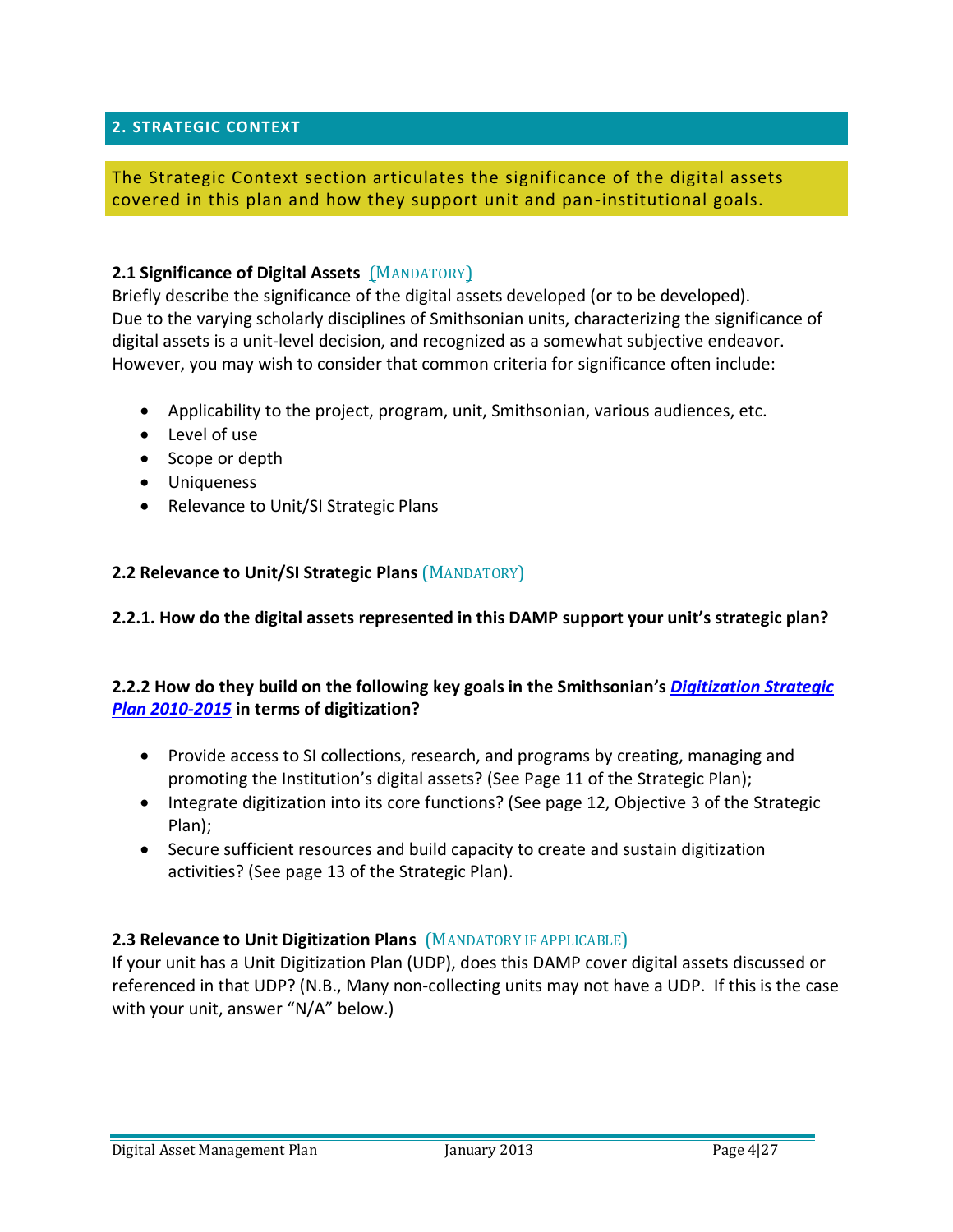### **2.4 Reference to Funder DAMPs** (RECOMMENDED)

# **2.4.1 Are the digital assets described in this DAMP part of a project, program, or activity that was funded by external grants?**

Yes (proceed to 2.4.2) No \_\_\_ (proceed to 2.5) Not applicable (if this is a General DAMP) (proceed to 2.5)

# **2.4.2 Does the funder require a DAMP (often referred to as "data management plans" by funding organizations) as a condition of funding?**

Yes \_\_\_\_ (proceed to 2.4.3) No (proceed to 2.5)

# **2.4.3 Does the funder require that its DAMP be submitted in a specific format?**

Yes (proceed to 2.4.4) No\_\_\_\_\_ (proceed to 2.5)

### **2.4.4 Provide a link to the funder's DAMP form/instructions and the unit's DAMP submission**

**to the funding agency below**. If the latter is not available online, identify who can be contacted for further information on the unit's DAMP submission:

Funder DAMP form/instructions (URL)

Unit's DAMP submission to funding agency (URL or contact person)\_\_\_\_\_\_\_\_\_\_\_\_\_\_\_\_\_

### **2.5 References to Project Management Plan or Other Documentation** (RECOMMENDED)

If the project, program or activity associated with the digital assets described in this DAMP have other relevant documentation (such as a project management plan, a funder request document, etc.), please identify these documents and provide the URL to them. If these documents are not online, identify who can be contacted to obtain a copy of these documents.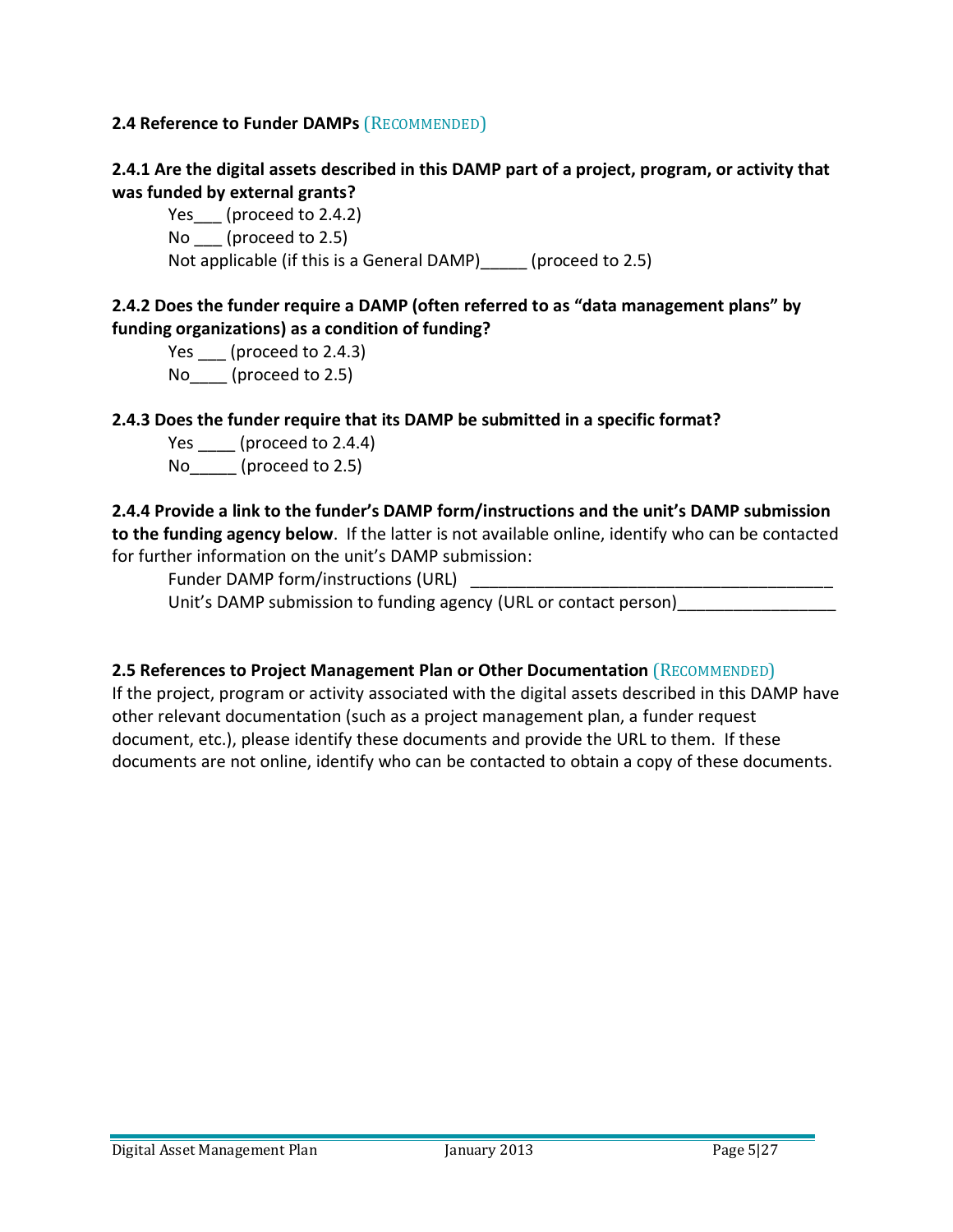#### **3. DAMP DEFINITION & SCOPE**

The DAMP Definition and Scope section clarifies the specific digital assets that are covered under this DAMP and the relevant project, program or activity that collected or generated these assets.

#### **3.1 Brief Project Summary** (MANDATORY IF APPLICABLE)

For Project DAMPs only: Briefly describe the project for which this DAMP applies. If this is a General DAMP, enter "General DAMP".

#### EXAMPLES:

- Save Americas Treasures project to conserve at-risk manuscripts
- Encyclopedia of Life (EOL), a SI-led collaboration providing web access to knowledge about biological diversity
- Birds of DC mobile application is a collaboration between EOL and NMNH Exhibits to provide a more interactive experience for visitors to the Birds of DC exhibit.

#### **3.2 Description of the Digital Aspect/Component in the Context of the Larger Project** (MANDATORY IF APPLICABLE)

For Project DAMPs only: Describe the digital aspect or component of this project in the context of the larger project or program of which it is a part. If this is a General DAMP, enter "General DAMP".

#### EXAMPLES:

- We are digitizing 15 collections as part of a larger cataloging and rehousing project that will minimize degradation and destruction of the original quilts.
- Encyclopedia of Life (EOL) aggregates digital multimedia (images, videos, sounds, maps) and text objects from hundreds of content providers and fosters the digitizing of new information (e.g. images, text). It provides tools for quality control, re-organization and annotation of objects, and discussions; these tools generate new digital products or enhanced metadata for these objects. Finally, all the infrastructure software is open source and therefore also a digital asset.
- We are creating digital film and photographs as part of larger conservation and documentation project that will reveal lost construction techniques and plants used in the creation of barkcloth.

#### **3.3 DAMP Scope** (MANDATORY)

Describe the scope of the digital assets generated or managed by the project or program with respect to subject(s), geographic (if relevant), and/or temporal coverage. [Note: SD610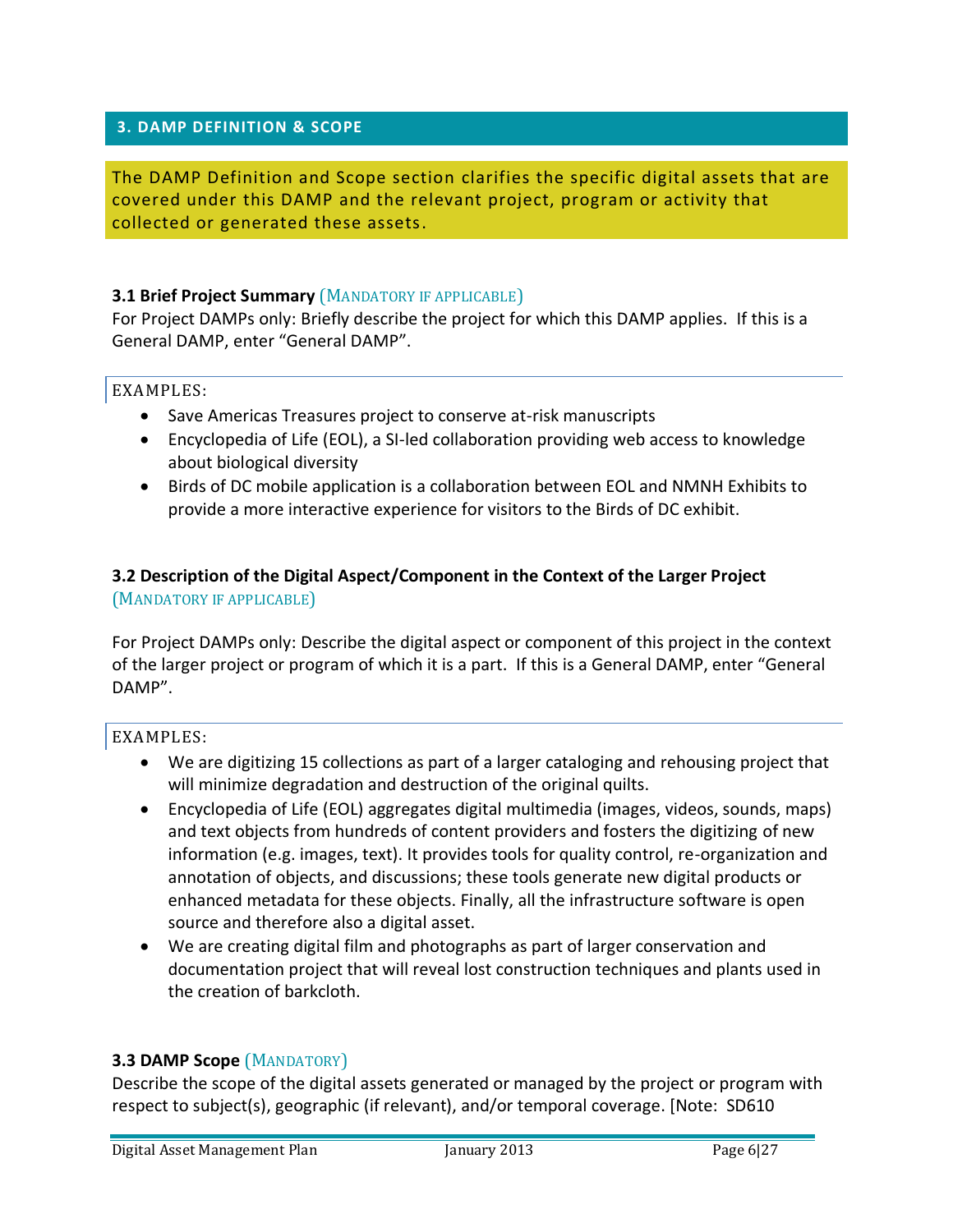specifically *excludes* business records of the Institution from DAMPs. (These types of records are covered in *SD501 Archives and Records of the Smithsonian Institution*.) You should not include these assets in your unit DAMP. However, these assets *are* your unit's responsibility until they are transferred to SIA. See the SIA DAMP at

http://prism.si.edu/ocio/sia/SIA\_DAMP.pdf to understand your responsibility for unit digital assets that are business records of the Institution.]

### EXAMPLES:

## Project DAMP:

- The America's Immigration/Migration History Project supports the Smithsonian's Grand Challenge: Understanding the American Experience. The project's digital assets include research, artifacts, and digitized oral and written histories about the "Culture of the Borderlands". These assets are collected, created, and shared between 4 to 6 institutional partners. All assets are showcased on a national research and collecting web portal.
- Worldwide biological information about weevil species
- Scanning Electron Microscope images of extinct corals from the Mediterranean

### General DAMP:

- This DAMP covers the NMAH's digital assets that are created or collected during routine curatorial research, acquisition, exhibition, preservation, and general stewardship of artifacts related to the American Experience. These assets are collected, created, and shared according to NMAH priorities and standards listed in other sections of this document. Digital assets include image, document, audio, and video files. Future digital formats will be evaluated and incorporated when applicable.
- This DAMP covers all routine collection digitization in our unit. Among the projects that contribute to routine digitization were the following grant funded initiatives: [list of specific projects with beginning and end dates.]

### **3.4 Categories and Volume of Assets** (MANDATORY)

#### **3.4.1 Category of Assets**

List and describe the high-level content categories of digital assets managed under this DAMP.

- Reformatted collections data (e.g., digitized images of collections objects)
- Born digital works of art
- Observational data
- Simulated data
- Reference data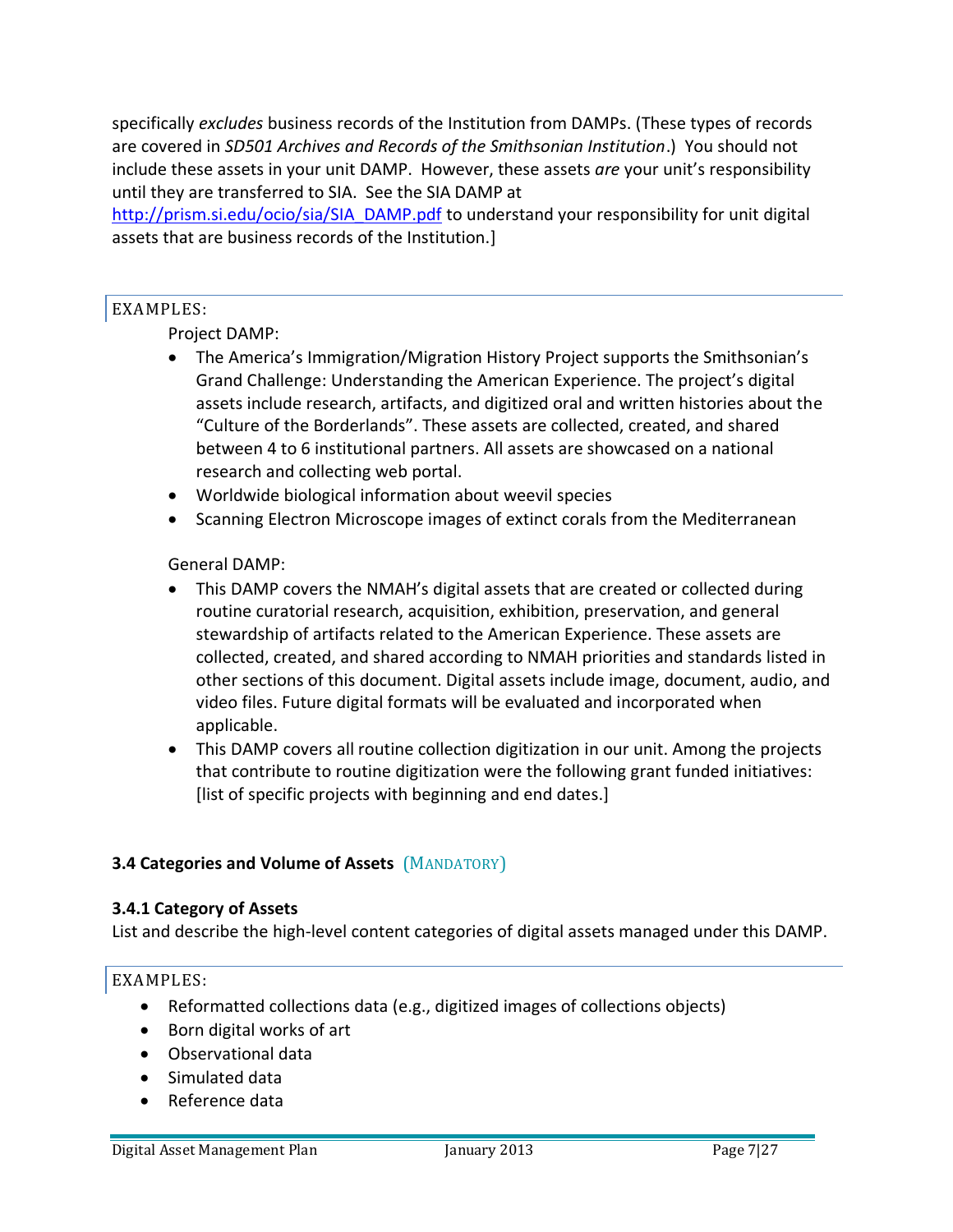- Digital descriptive records
- Interpretive content

### **3.4.2 Volume of Assets**

Identify the approximate number of digital assets that will be managed under this DAMP.

#### EXAMPLES:

- 18,000 digital images will be created in the course of this project.
- 6500 type specimen records are managed under this DAMP.

### **3.5 Owner of Digital Assets** (MANDATORY)

Identify the owner of record for the DAMP's digital assets. If there are data ownership agreements (e.g., Memoranda of Understanding, contracts, etc.), identify and provide URLs or contacts for these agreements.

#### EXAMPLES:

- Unless otherwise stated, the National Museum of American History is the owner of the digital assets created and managed under this DAMP.
- Ownership of the digital assets is shared among all the project partners. See ownership agreement at (URL).

### **3.6 Owner of the Intellectual Property Rights of the Digital Assets** (MANDATORY)

Identify the owner of the IP rights to the digital assets and where this rights information is documented. If the IP rights owner is unknown, state so below. If there are IP ownership agreements (e.g., Memoranda of Understanding, contracts, etc.), identify and provide URLs or contacts for these agreements.

- For the Encyclopedia of Life (EOL) thousands of different copyright holders are tracked; in many cases they have signed a content provider agreement (e.g. see URLs…) or they have already made their content available under CC licenses. Particularly important partners have MOUs (URLs);
- For this ethnographic field project, we have acquired releases from all individuals who were photographed as part of the project.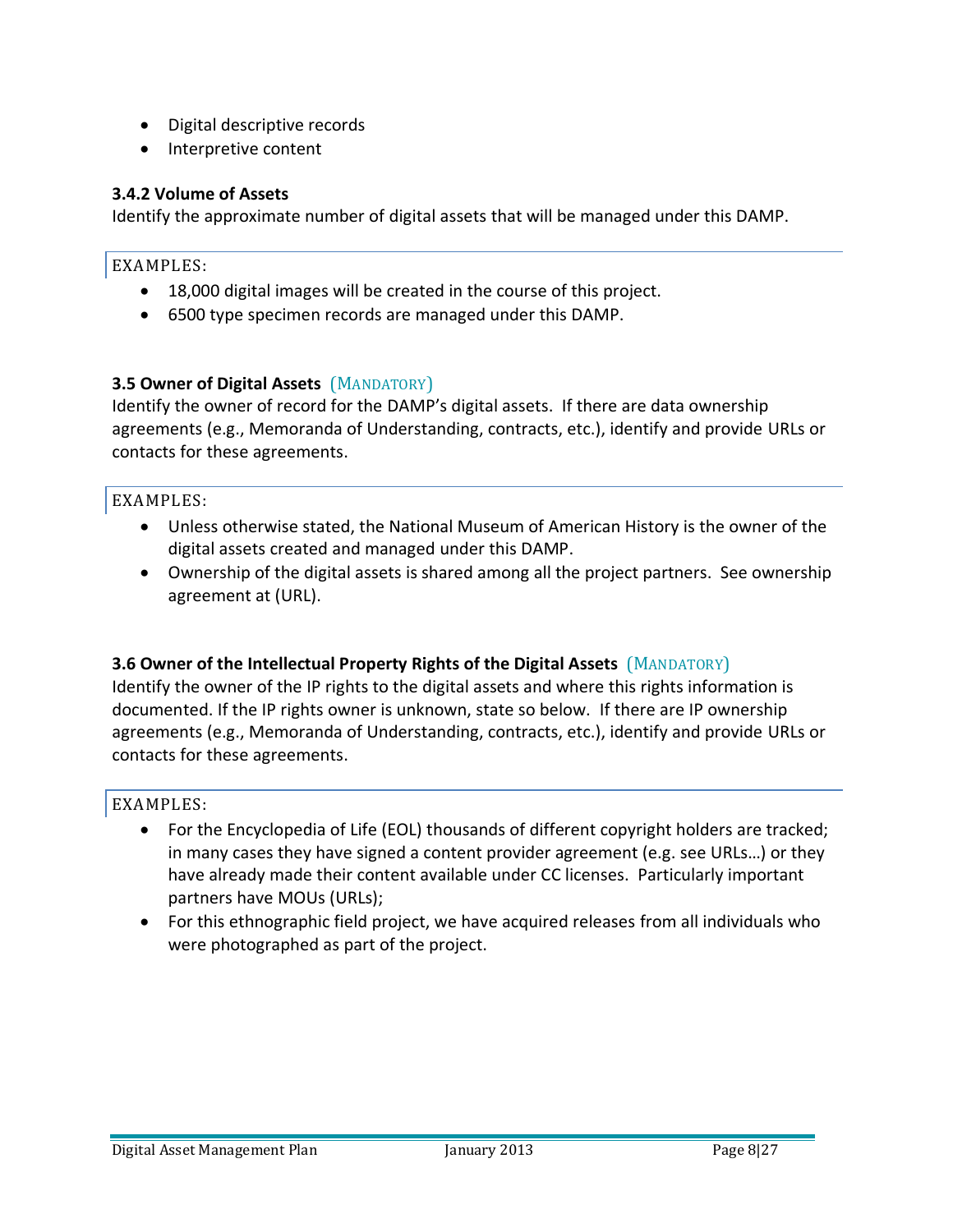### **4. ASSET DESCRIPTION: METADATA & CONTENT**

The Asset Description section identifies how the digital assets are collected, described, and processed so they can be accurately used, analyzed and shared.

**4.1 Metadata Standards (Descriptive & Technical; Data Structure & Data Value)** (MANDATORY) Identify the descriptive and technical metadata standards used for describing the digital assets. [N.B., The Digitization Program Office has started a list of standards in use at the Smithsonian. This list, which can be found at *Standards in Use at SI,* is not exhaustive. However, you may wish to consult it and should feel encouraged to add to it any standards used by your unit that are not represented there]. For international, national or professional standards, provide a URL to the standard's Web site. For unit-developed standards, briefly describe and provide a URL or contact person for the standard.

#### EXAMPLES:

- The standards used by NMAH include:
	- NMAH CIS Record Standards.pdf
	- NMAH embedded IPTC Description guide.doc

### **4.2 Characterization of the Digital Assets' Formats** (MANDATORY)

#### **4.2.1 Digital Assets Covered Under this DAMP**

Describe the type of digital assets (audio, video, still image, text, data), format (e.g., HTML, XML, FITS, RAW), resolution or other indicators of fidelity.

#### **4.2.2 Calibration and Processing Activities**

If the assets described in 4.2.1 are the result of various calibration and processing activities, briefly describe how they are derived. Provide URLs to documents that explain these procedures, if appropriate.

#### EXAMPLE:

 The digital assets are images captured in RAW file format. TIFF derivatives are generated from these images. The TIFF files are color-corrected, cropped, and rescaled to produce image files of XXX size for use in the project's mobile apps; thumbnails are made available for Web site use, etc.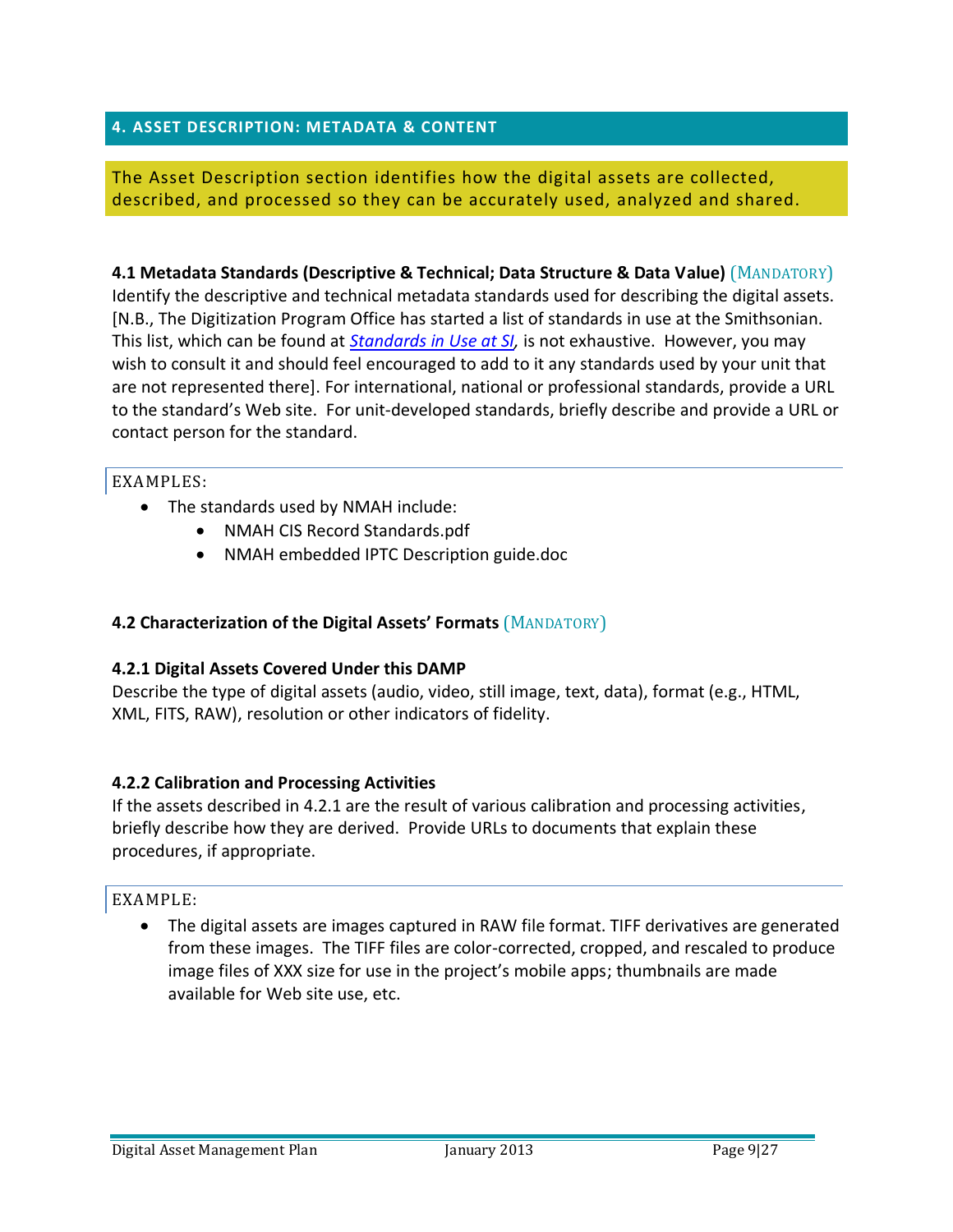### **4.2.3 Capture or Collection of Digital Assets**

Identify how the digital assets were captured or collected (i.e., what hardware/software was used) and any capture-specific information that is critical to know in order to correctly analyze the asset.

#### EXAMPLE:

 Linguistic data was captured using a digital recorder whose microphone's response patterns have been identified and documented prior to data capture.

### **4.3 Interdependencies Among Assets** (RECOMMENDED)

Identify any other digital assets that are interdependent with this DAMP's digital assets. For very large projects (such as those involved with astronomy), provide URLs to relevant documents that explain the interdependencies.

#### EXAMPLES:

- Digital calibration data needed to interpret the digital assets (e.g., color charts for images; orbital calibrations for astronomical data files)
- Special software needed to access, display, or analyze a digital asset (e.g., OCR of scanned image pages; transcriptions and video/audio files)
- Complex resources (e.g., variable media artworks consisting of different types of files)

### **4.4 Provenance/ Authenticity of the Data** (RECOMMENDED)

What information do you need to ensure that the data that comprises the digital asset is legitimate or authentic?

- Data obtained by Chandra X-Ray Observatory. No other authentication needed.
- Documents verified by collector and his agent
- Artist contract
- $\bullet$  A known chain of custody for the digital asset(s)
- Generated by the unit. No other authentication needed.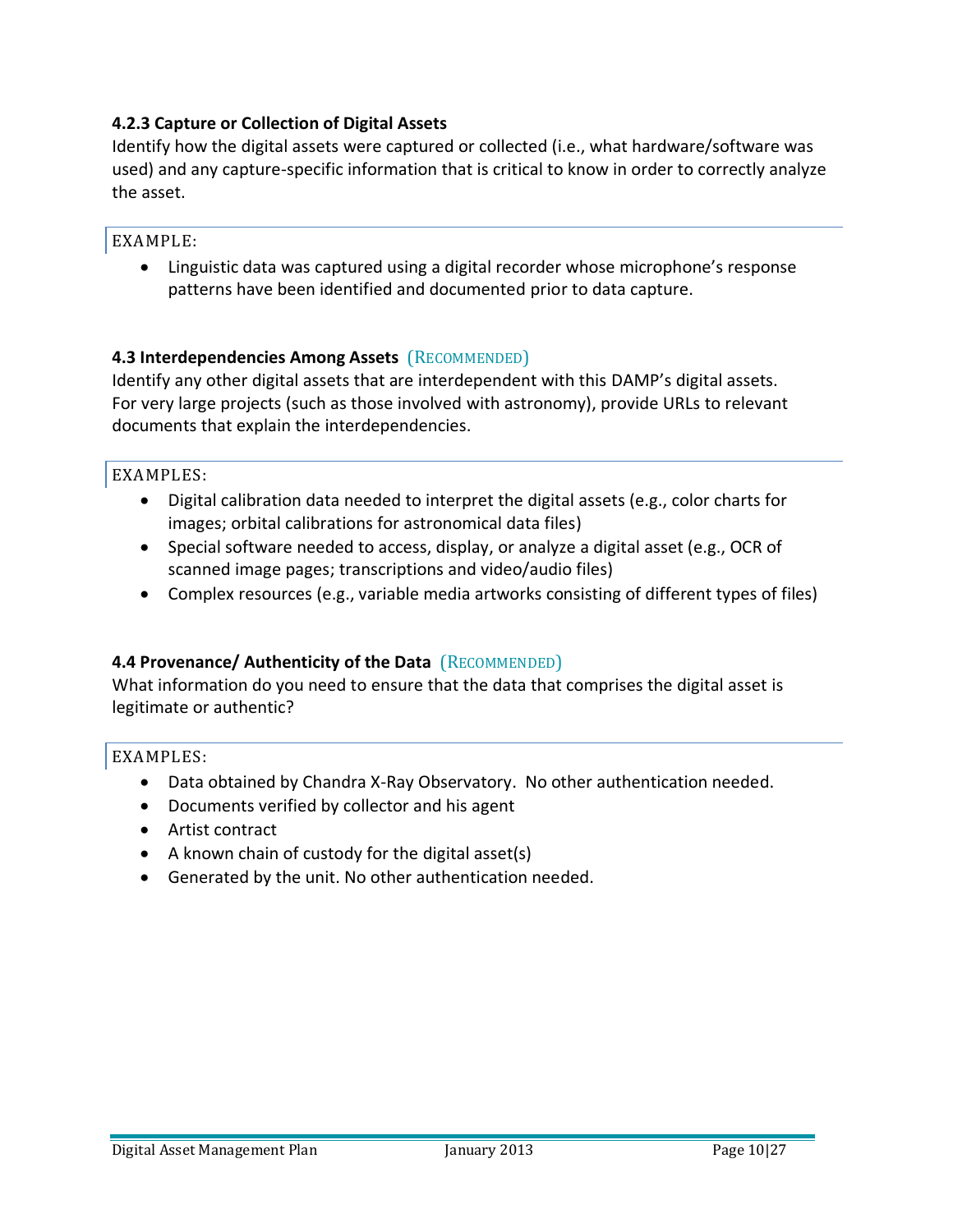#### **5. ASSET USAGE GOALS**

The Asset Usage Goals section clarifies who will use these digital assets and for what purposes. Clarifying this information helps ensure that care and management of the assets is accomplished in a way that meets the digital asset needs of these audiences.

#### **5.1 Target Audiences and Uses (MANDATORY)**

Who are the target audiences or users for the digital assets? What are the primary uses they will make of these assets?

EXAMPLES:

| <b>Target Audiences/Users</b>        | <b>Primary uses</b>                |
|--------------------------------------|------------------------------------|
| Professional astronomers             | Research                           |
| Native American tribes               | Language preservation and teaching |
| Musicologists and music historians   | Research                           |
| Historians of aeronautics and flight | Research                           |

#### **5.2 Potential Audiences and Uses** (RECOMMENDED)

Who are the potential audiences or users of the digital assets? How will these audiences or users use the digital assets?

#### EXAMPLES:

| <b>Potential Audiences/Users</b>    | <b>Uses</b>                       |
|-------------------------------------|-----------------------------------|
| Exhibit designers                   | Develop exhibit materials         |
| Professional outreach professionals | <b>Teaching</b>                   |
| <b>Musicians</b>                    | Performance                       |
| Internal SIL users                  | Product development and licensing |

#### **5.3 Interoperability Expectations** (MANDATORY)

What systems will these digital assets interoperate with? What is your strategy for enabling this interoperability?

EXAMPLES:

 The scanned data must be interoperable with the Internet Archive. To ensure this, we use a special encoding format that it can be ingested by the Archive.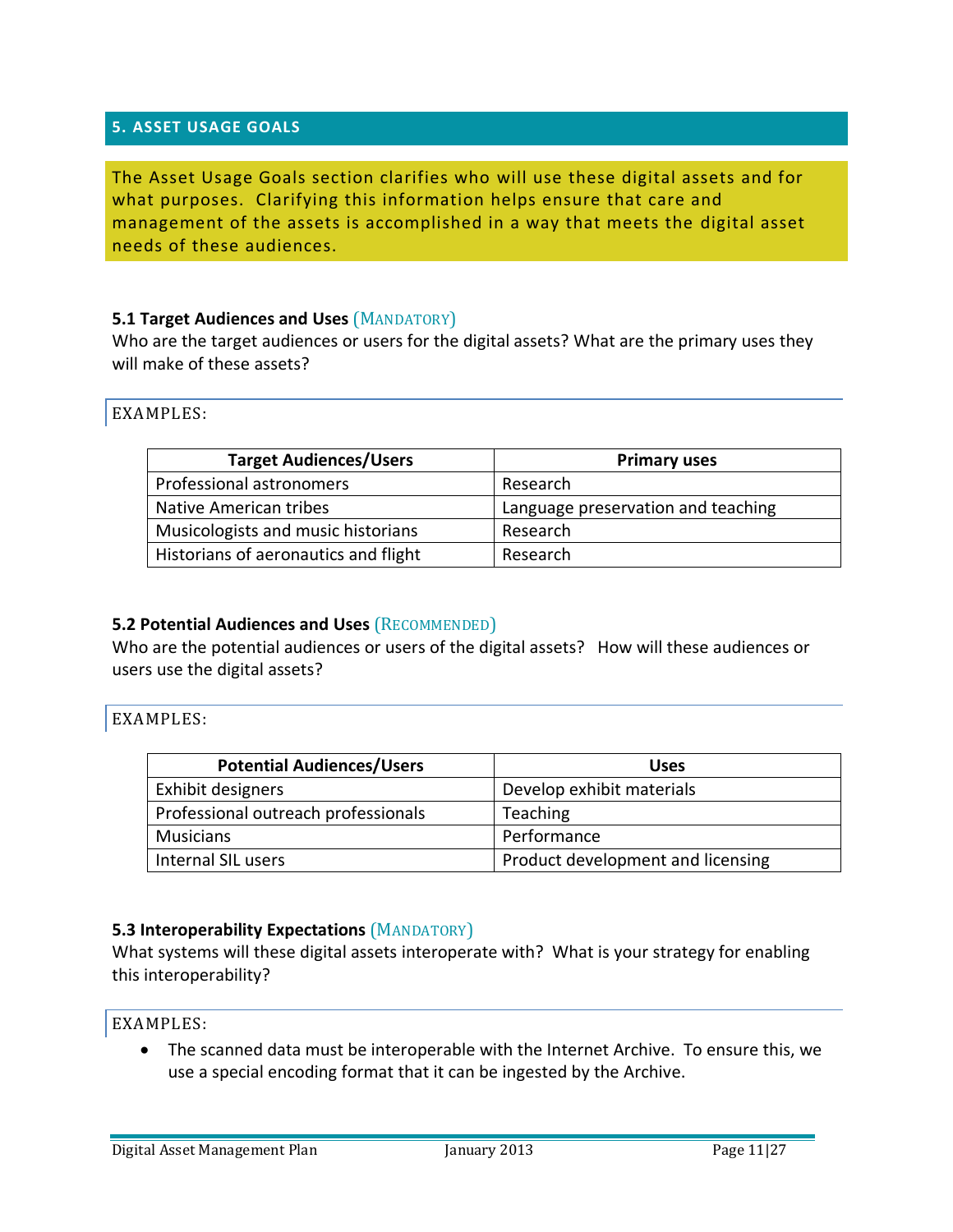- The data must be accessible with our partner's database system. To make this possible, we have mapped our metadata to this system.
- The data must be usable in various publication systems. To ensure this, we have created custom crosswalks across these systems.
- The data must adhere to worldwide astronomy data standards as incorporated in International Virtual Observatory Alliance (IVOA) standards http://www.ivoa.net/Documents/.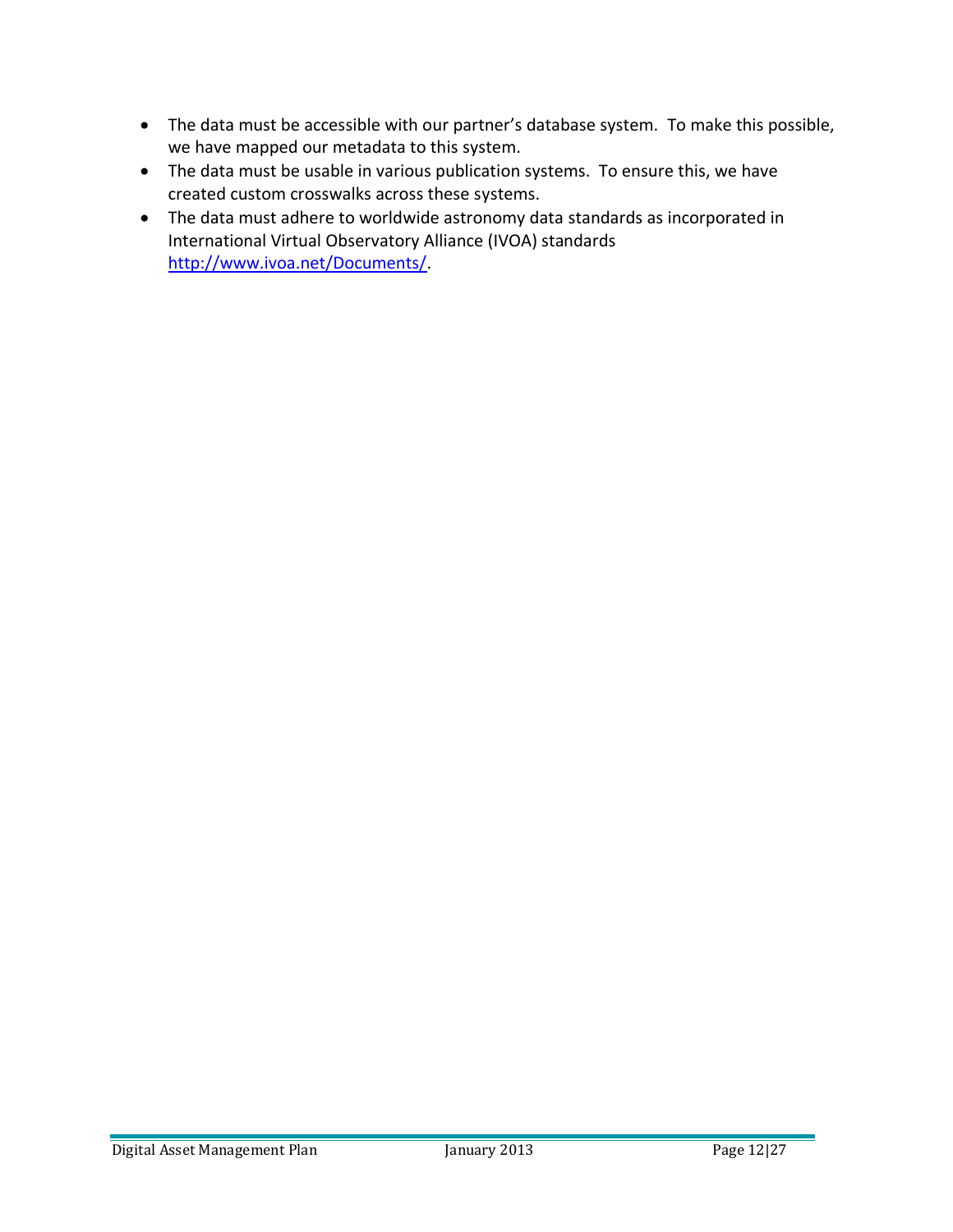#### **6. POLICIES**

The Policies section identifies the availability of your assets and the impact your policies have on data sharing. These policies are foundational to data integration, preservation, and access in the future.

#### **6.1 Policies for Asset Access** (MANDATORY)

The Smithsonian has many directives that address policy issues affecting digital access. For example, SDs 205, 600, and 806 offer guidelines on various copyright issues; SDs 600 and 950 address privacy issues; and SD807 addresses confidentiality issues. If you are unfamiliar with what policy directives might pertain to your situation, and your unit has a Unit Digitization Plan, consult that plan for more information. A complete list of directives can be found on PRISM at Smithsonian Directives.

*SD609 Digital Asset Access and Use* provides the most recent and direct guidance on digital asset access. It states that *all* SI assets are to be considered accessible to the public for all noncommercial uses unless these assets fall under certain categories of restrictions (see 6.2 below).

For digital assets that do not fall under SD609's restrictions, what is your plan for making these assets available? Identify when, where, and how you will make these collections available.

#### EXAMPLES:

- We will make the digital assets accessible to various aggregators as linked open data by the end of the project's grant deadline.
- The digital assets will be made available via the unit's Web site in high-resolution formats. The digital assets also will be made available in the context of other SI collections through the Collection Search Center.

#### **6.2 Restricted Digital Assets** (MANDATORY)

#### **6.2.1 Most Applicable Restrictions**

Check off which, if any, of the following SD609 restrictions apply to the digital assets in this DAMP.[For definitions and further details of these restrictions, refer to SD609.]

| Legal Restrictions - Intellectual Property |  |  |
|--------------------------------------------|--|--|
| Copyright                                  |  |  |
| <b>Moral Rights</b>                        |  |  |
| Trademark                                  |  |  |
| Patent                                     |  |  |

#### **SD609 Allowable Restrictions**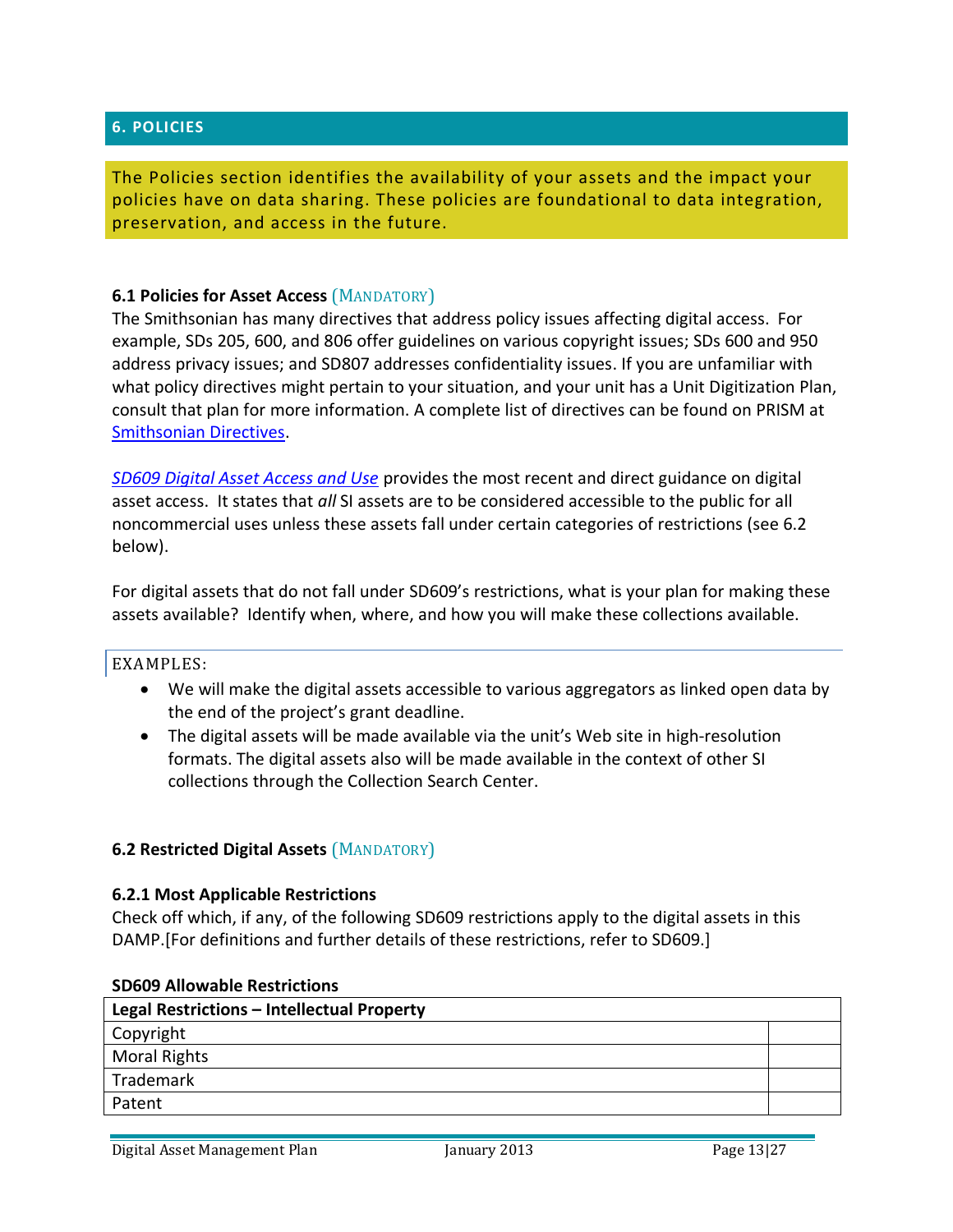| Privacy Rights                          |  |
|-----------------------------------------|--|
| <b>Publicity Rights</b>                 |  |
| Personal Identifiable Information (PII) |  |

| Legal Restrictions - Other                                                               |  |
|------------------------------------------------------------------------------------------|--|
| Contractual restrictions                                                                 |  |
| Native American & Hawaiian human remains & sacred objects                                |  |
| Cultural object repatriation (due to illegal acquisition)                                |  |
| <b>Endangered species</b>                                                                |  |
| Asset reveals location of archeological, paleontological, geological, sacred or historic |  |
| site                                                                                     |  |
| Uncertain provenance and export records (e.g., Holocaust era)                            |  |
| Conservation, management, inventory, valuation, other business records not covered       |  |
| by SD 609                                                                                |  |

| <b>Policy Restrictions</b>          |  |  |
|-------------------------------------|--|--|
| Sensitive content                   |  |  |
| Unpublished research data/resources |  |  |
| Resource limitations in unit        |  |  |
| Commercial use                      |  |  |

**In your estimation, what percentage of the digital assets in this DAMP fall under SD609 restrictions?**

### **6.2.2 Additional Restrictions**

Do you impose any other restrictions than the ones listed in 6.2.1 above? If so, please identify them.

### **6.3 Digital Assets NOT Owned by SI** (MANDATORY IF APPLICABLE)

If any of the digital assets are not owned by SI, identify the policies in place that will allow or restrict the public from using these assets.

### **6.4 Other Policies Affecting Digital Assets** (RECOMMENDED)

Digital assets are often subject to other SI policies as articulated in SD's and related documents such as the ones listed below. Are these or any other SI policies relevant to the digital assets covered by this DAMP? If yes, identify the SD or policy document and briefly describe how they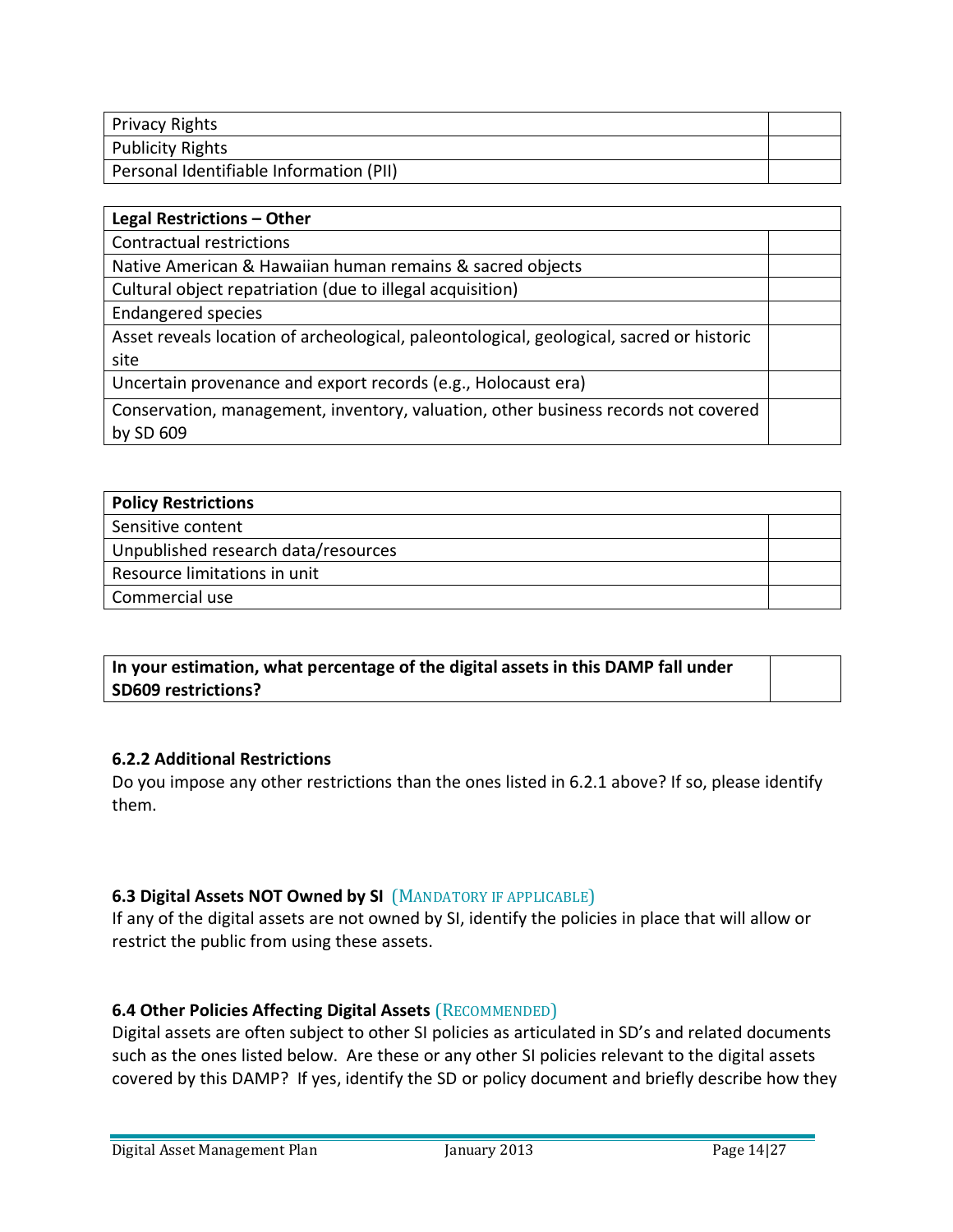apply. (A full list of SDs can be found on PRISM at http://prism2.si.edu/DocumentsForms/Pages/SDs.aspx)

- SD118 Privacy Breach Notification
- SD205 Research Associates
- SD600 Collection Management Policy
- SD501 Archives and Records of the Smithsonian Institution
- SD606 Research Involving Human Subjects
- SD709 SI Internships (for information on copyright to all project work products produced by an intern under the supervision and control of Smithsonian staff)
- Rights-in-data Clauses, Office of Contracting (June 21, 2001) (clauses related to the ownership of "subject data" in the performance of a contract with the Institution), http://prism.si.edu/ocfo/ocon/ocon\_forms.htm

### EXAMPLES

- The content of many of our digital assets consists of research information on human subjects and thus is subject to policies articulated in SD606 (Research Involving Human Subjects).
- All participants signed an NMNH Photo/Video Use agreement that gives SI permission to use the digital images for educational purposes.

### **6.5 Dissemination Delays (embargoes)** (MANDATORY)

Identify any delays or restrictions that will prevent immediate open distribution of the digital assets ("embargoes"). If there is a written policy underlying the embargo, include the URL (or, if not online, the contact person) for the policy.

### EXAMPLES:

- Assets are embargoed until all partners have published their results as designated in the partnership agreements (URL….)
- Assets are embargoed until a formal patent application has been submitted.

### **6.6 Attribution** (MANDATORY)

What individuals or entities are to be credited or acknowledged whenever the assets are used? What are these individuals/entities to be credited for? If you have a legal or other boilerplate credit line format, list it below.

### EXAMPLE:

Credit line: CAP Grant, Recovering Voices, (Name of Individuals Portrayed in Film)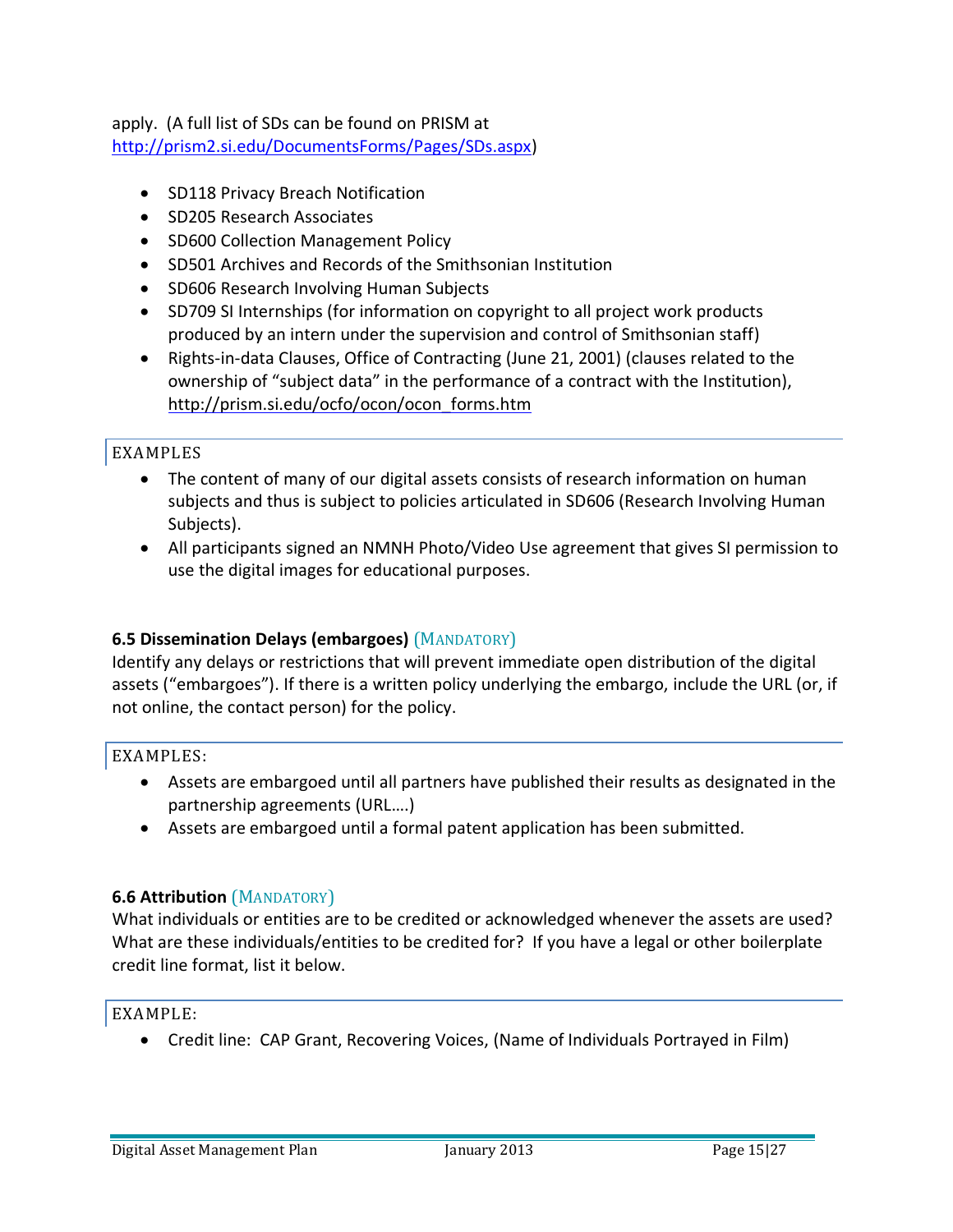### **6.7 External Funder Policies** (MANDATORY IF APPLICABLE)

If the activity, project, or program that generates the digital assets described in this DAMP are externally funded, does the funder have specific usage policies that apply and may mandate data sharing for the digital assets? If so, summarize them below and provide a URL to the funder's policy.

#### EXAMPLES:

- Funder requires nonexclusive licenses for use of all digital assets (URL….)
- Funder requires assets to be publicly accessible (URL…)
- Funder requires all assets to be made freely available to other programs supported by the funder (URL…)

## **6.8 Memoranda of Understanding or Other Partnership Agreements** (MANDATORY IF

#### APPLICABLE)

If the activity, project or program described in this DAMP as stated in Section 3 (DAMP Definition and Scope) was conducted with other non-SI partners, are there any partnership agreements or memoranda of understanding (MOUs) that clarify the partnership terms? If so, identify the agreements below, and where they can be obtained (URL or office/individual to be contacted about the agreement.)

### **6.9 Project or Program Completion** (RECOMMENDED)

Identify the policy and procedures for transfer of digital assets if the project or program that generated the assets is completed or otherwise ends. (I.e., Will the digital assets move under another SI unit's care and thus be managed under the UDP and General DAMP for that unit? If ownership or control of the assets is moving out of the Smithsonian, how will this process take place, who will oversee it, and what agreements are in place to document this transfer?)

### EXAMPLE:

- Assets will be transferred to SI's DAMS by the project manager upon completion of the project.
- Data is transferred to NASA's High Energy Astrophysics Science Archive Research Center (HERSARC). See http://heasarc.gsfc.nasa.gov/ for further information.

### **6.10 Digital Asset Ownership Reassignment** (RECOMMENDED)

The owner the digital assets covered by this DAMP is identified in Section 3.5 (Owner of Digital Assets). If ownership of the digital assets is to be reassigned, what is your policy and procedure for doing so? Are there any constraints on the new owner? (E.g., New owner cannot sell the assets without first offering them to a nonprofit organization, etc.) Provide the URLs (or, if not online, the contact person) for any documents that address the reassignment of ownership of digital assets.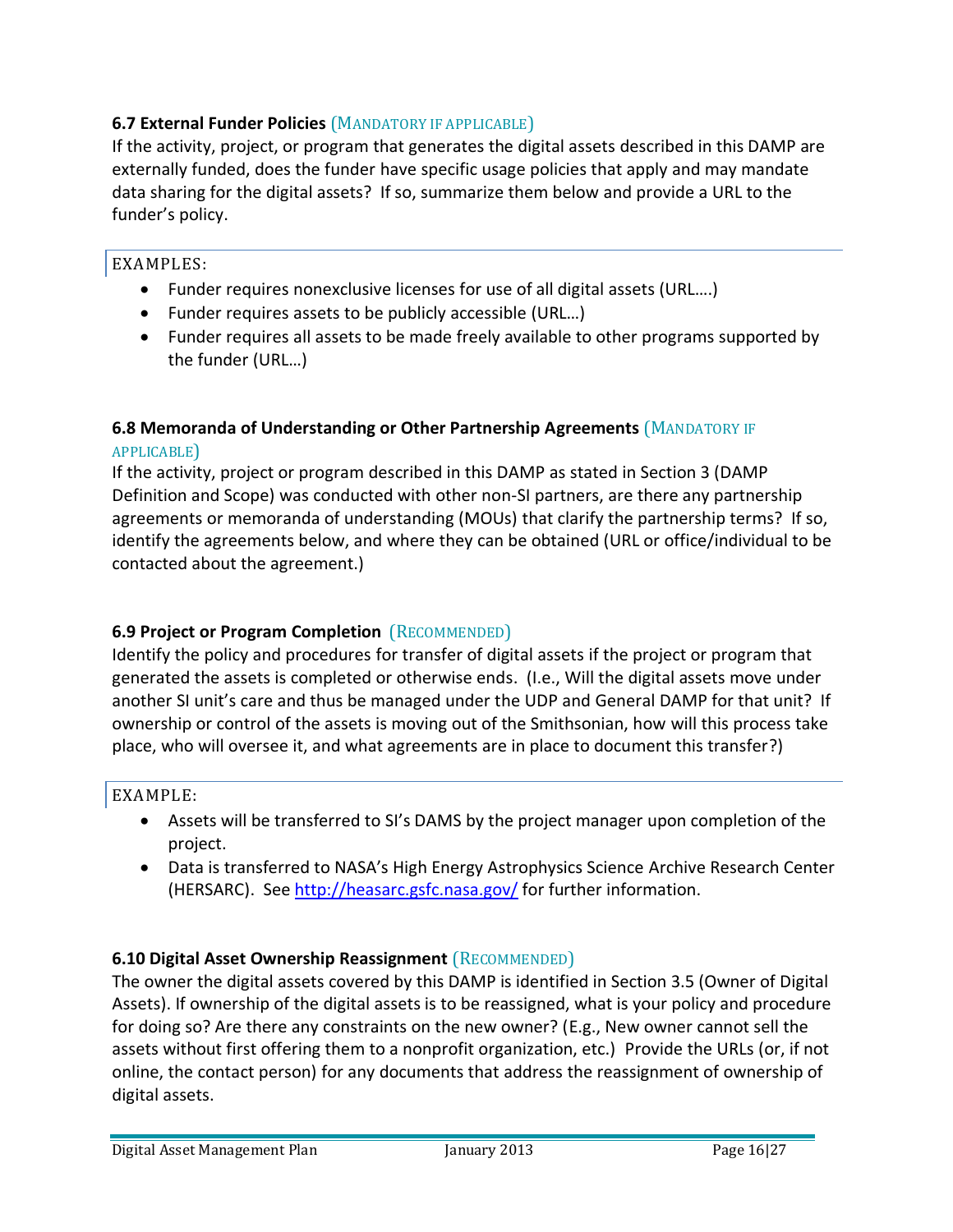### **7. LIFE CYCLE MANAGEMENT**

The Life Cycle Management section clarifies how the unit stewards its digital assets to ensure these assets are appropriately created and cared for through their intended lifespan. Proper stewardship ensures that digital assets will not be "orphaned" or compromised in a way that results in data loss.

### **7.1 Designated Steward of the Digital Assets** (MANDATORY)

Identify the unit contact person who is primarily responsible for the custody, care, and day-today management of the digital assets.

#### EXAMPLES:

- Departmental Collections Manager, NMXX, (currently filled by Jane Doe)
- Unit Collections Supervisor, NMXX (currently filled by John Doe)

### **7.2 Roles and Responsibilities for Managing the Digital Assets** (MANDATORY)

Identify all roles involved in the ongoing management of the assets, including acquisition and dissemination, throughout their lifespan. Include the organization, unit, and job title assigned to each role if the project roles are held by non-SI partners. If assignments are time-sensitive or transition to other organization/units is known, include this information. If not known, identify the process to be used to make future changes to these assignments. For very large projects or activities that generate digital assets, list the divisions and/or teams below and link to relevant project documentation or site that lists specific roles for all project members.

- Roles/responsibilities:
	- Project manager is responsible for oversight of all aspects of the project from initiation to completion or project closure
	- External collaborators are responsible for acquisition, contribution, transformation, etc. (See titles, roles and institutions in attached appendix.)
	- Data dissemination or distribution manager is responsible for rights management, asset transformation, dissemination tracking
	- Storage (hardware and/or systems) manager responsible for ensuring adequate storage for assets).
- Process to change future role assignment:
	- Change in stewardship role assignment requires agreement of all organizational stakeholders including the current owner and steward.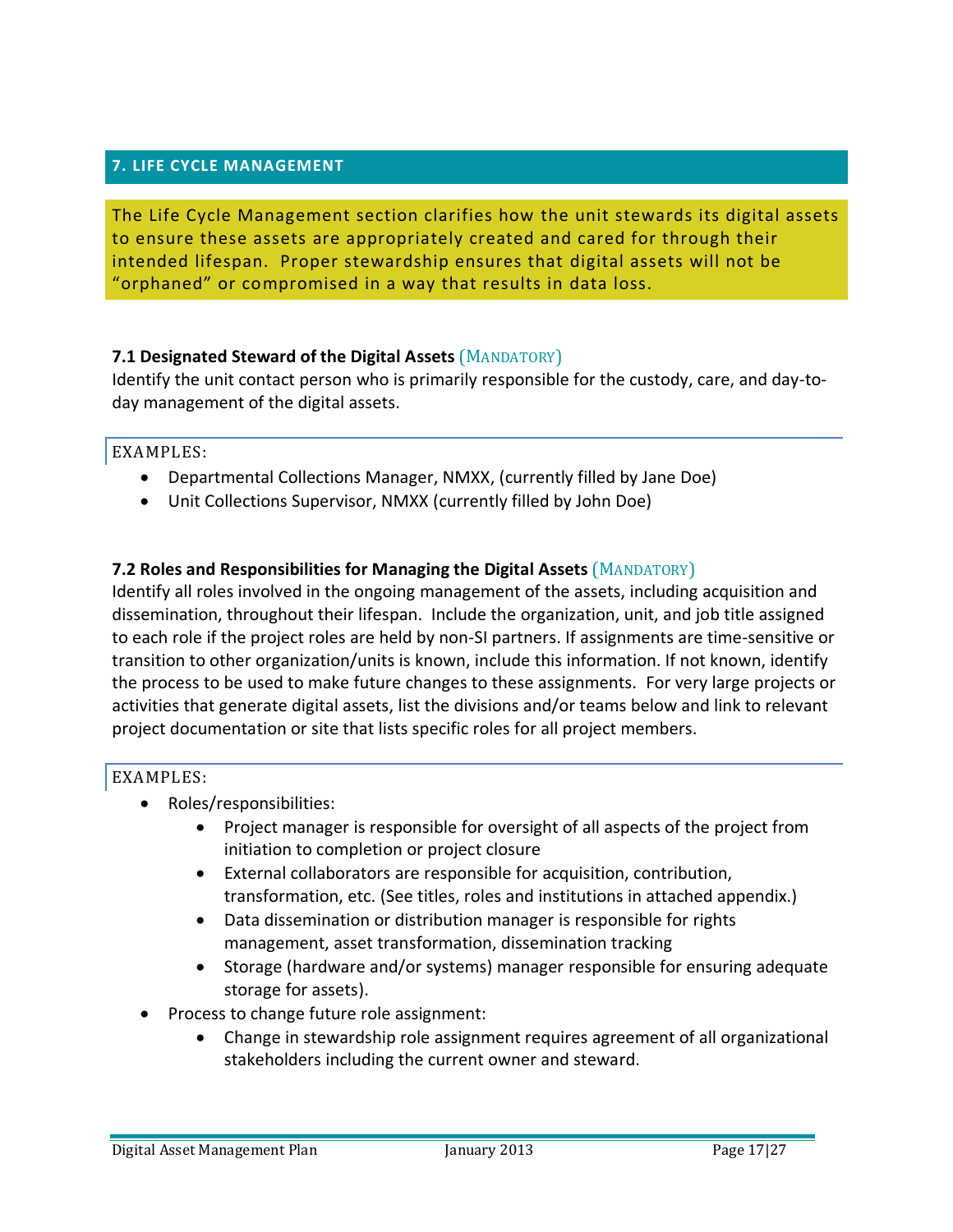# **7.3 Data Storage Environments and Physical Locations** (MANDATORY)

# **7.3.1 SI/Unit Data Storage Environments and Physical Locations**

Identify all SI/unit centrally supported data storage environments and physical locations involved in the ongoing management of assets throughout their lifecycle.

#### EXAMPLE:

- In the short-term the data will be stored on the Unit's SAN (Media Staging Area). Longterm the data will be ingested into the Unit's system of record for collections data (for example, EMu, TMS, etc.).
- Long-term data will be managed in SIRIS (metadata) and accessed via the web. Surrogate long-term storage will be in the SI DAMS.
- At NMAH, assets storage occurs in the following manner:
	- Data created in the field (interviews, photographs) will be saved to portable hard drive.
	- Data transferred from portable hard drive to NMAH SAN (staging area).
	- Metadata embedded, access copy copied to local SAN with pointer from CIS.
	- Raw and final edited sound files uploaded to DAMS

#### **7.3.2 Non-centrally Supported Storage Systems**

If short-term and/or long-term storage and systems of record are not centrally supported at SI or at the unit level, please provide details about specific storage media, backup schedules, how access to assets will be managed, physical locations of assets and long-term plans for maintaining assets. If a single organization is not solely responsible for all locations, identify all organizations involved.

#### EXAMPLES:

- Data is stored short-term on external hard drives located at SERC facility in Edgewater, MD, backed up weekly (backups stored in same facility). Long-term storage will be tape and IBM Tivoli tape library system stored at OCIO HDC and another set at NOAA. NOAA will be responsible for the long-term management and access to their set of the data.
- Data is stored temporarily at the Internet Archive and on local NAS housed in Pennsy Imaging Center until data is migrated to the SI DAMS. Internet Archive has redundant backups and limited international mirroring; local NAS is RAID 5 with no tape backup.

### **7.4 Disaster Recovery Plan** (MANDATORY IF APPLICABLE)

If your digital assets are **not** centrally supported, identify the plan(s) you have in place to recover the digital assets in the event of a disaster that results in data loss. (If your digital assets *are* centrally supported, enter "centrally supported".)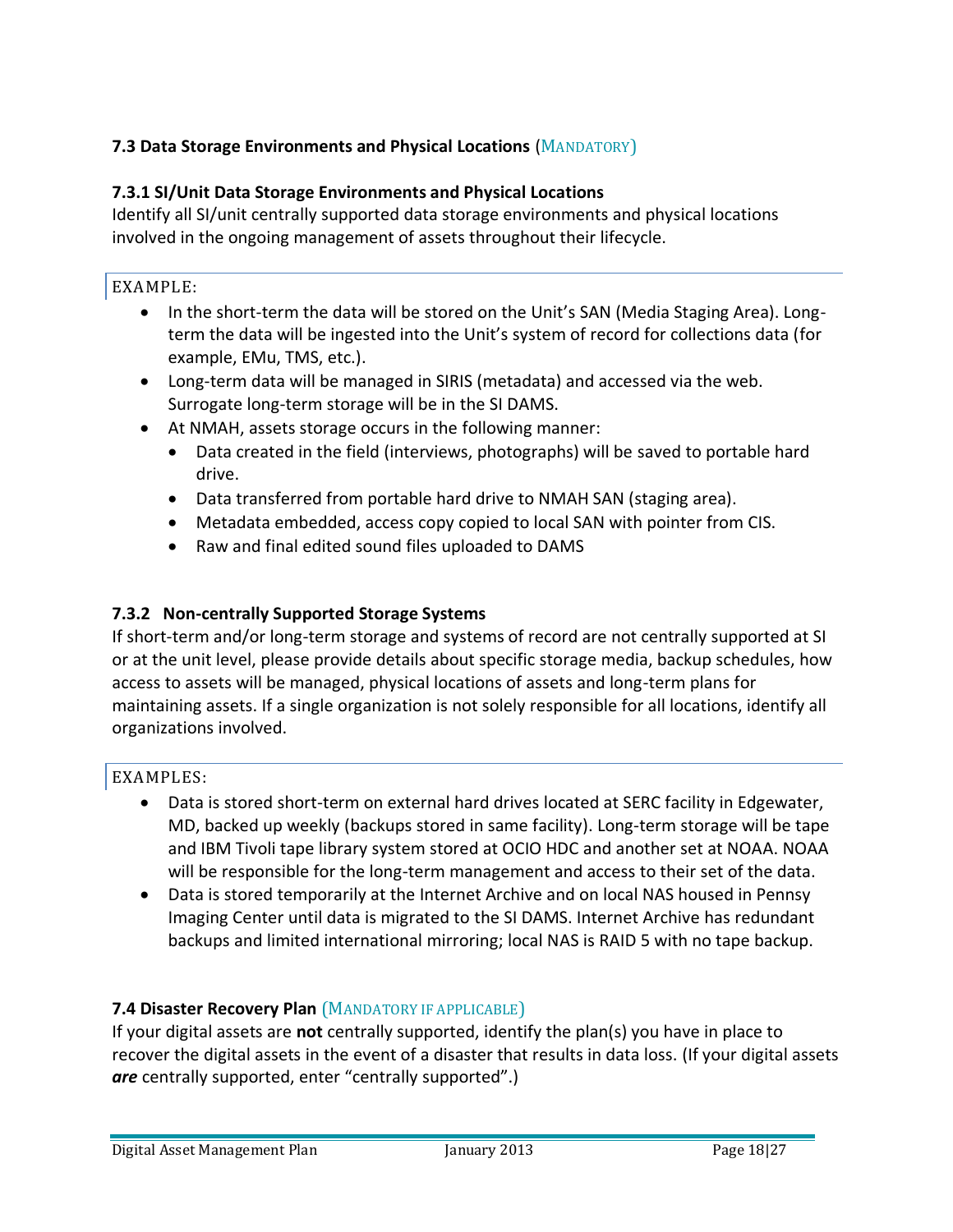### **7.5 Plan for Securing SI-sensitive or Personally Identifiable Information (PII)** (MANDATORY IF APPLICABLE)

If you are using a non-centrally supported system for the digital assets covered under this DAMP, do you have a contract with the system partner that addresses breaches of SI-sensitive or PII data?

### **7.6 Risk Assessment** (RECOMMENDED)

Please identify the known risks to the digital assets that future data stewards would need to know to avoid potential loss of data.

### EXAMPLES:

- Assets will be acquired in native RAW file format from a variety of digital photography equipment. Being proprietary in nature, the risk level is determined to be high based on a three-factor obsolescence matrix. Risk mitigation plan is file format transformation to open data standard format TIFF at the end of the project, to be re-assessed every 6 years thereafter.
- Project funding ends in three years with no further funding opportunities in the pipeline.
- Project data managed by a single individual.
- Password access to digital assets controlled by one individual.
- Internet Archive is located in San Francisco. Seismic activity could result in it going offline temporarily or permanently before we have a chance to harvest our data.
- Digital assets are supported on partner institution's system and partner institution does not have a disaster recovery plan. We currently are working to set up such a plan with our partner.

### **7.7 Intended Lifespan for Digital Assets** (MANDATORY)

What is the intended lifespan for long-term digital assets and assets considered to be ephemeral or transitional (e.g., log files, temp tables, raw data…)?

- The raw data coming from the instrument will be converted into a format that can be utilized outside of the instrument's system. The raw data is considered ephemeral and can be deleted at the end of the project. The converted data products are considered long-term assets by the Unit and will be preserved indefinitely.
- Surrogates and metadata will be migrated continually, or recreated as necessary (e.g., rescanning) as formats and standards evolve, as part of comprehensive life cycle management for all unit assets.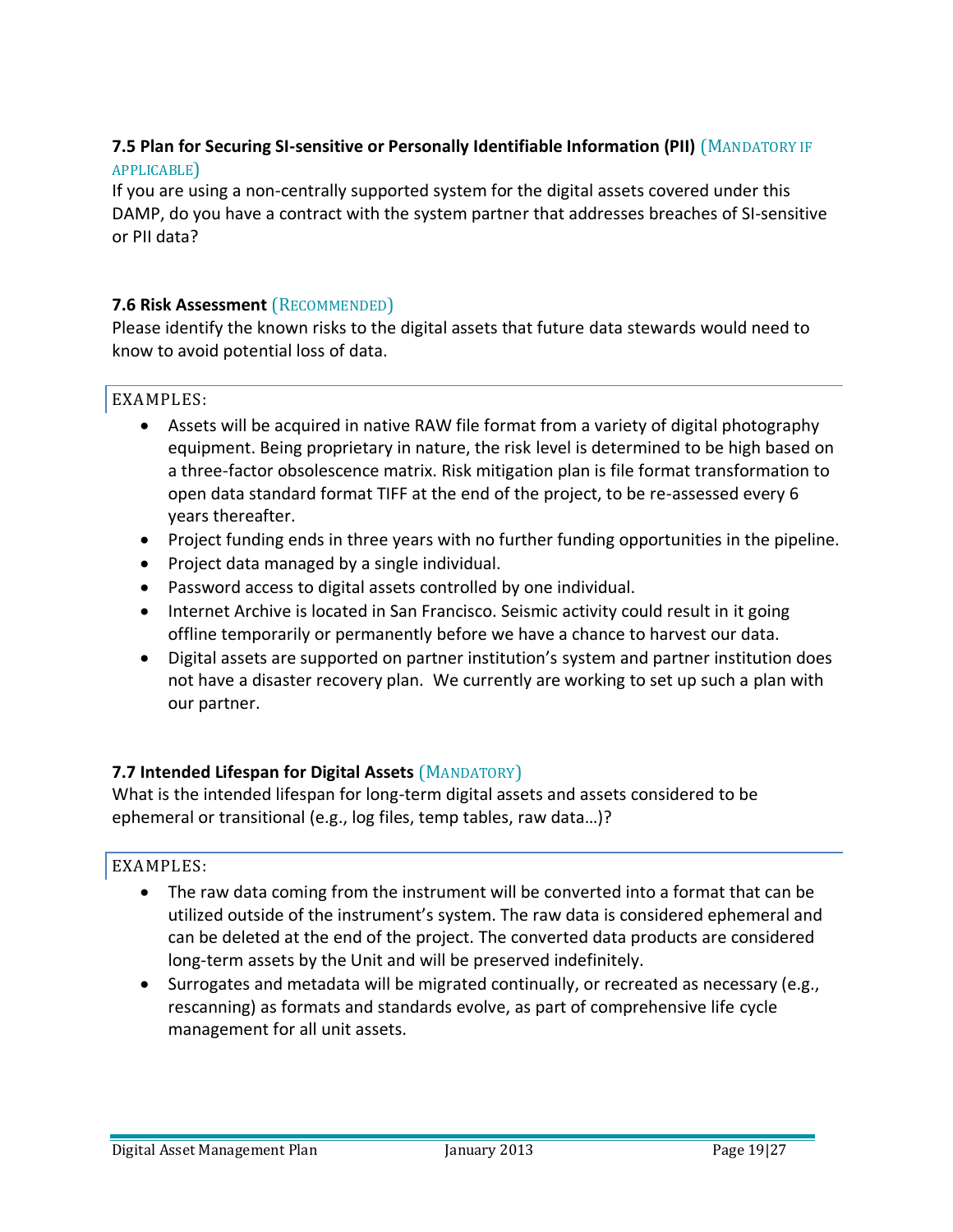# **7.8 Reporting Requirements on the Data (Internal and External)** (RECOMMENDED)

### **7.8.1 Internal**

Identify any internal reporting requirements that the project, program or activity defined in Section 3 (DAMP Definition and Scope) must comply with.

## EXAMPLE:

- Digitization Statistics
- Collections report for CCPF

## **7.8.2 External**

Identify any *external* reporting requirements that the project, program or activity defined in Section 3 (DAMP Definition and Scope) must comply with. Also identify the external agency, frequency of reporting, and briefly summarize the report's requirements.

## EXAMPLE:

 NSF requires a final report. This report is generated at the end of the project and submitted to the agency by the project manager. The report must describe how the project conforms to NSF policy on the dissemination and sharing of research results.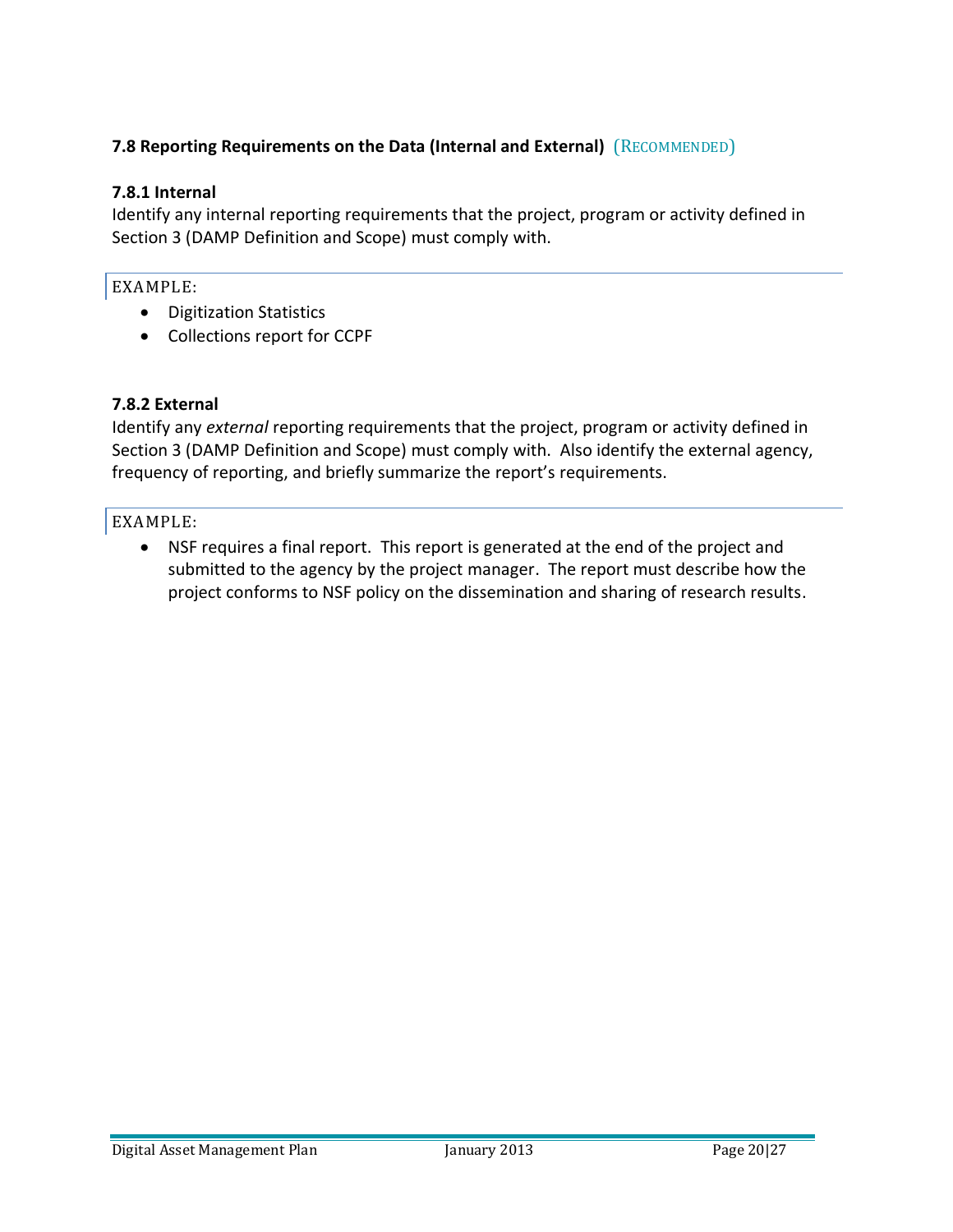#### **8. TECHNICAL ENVIRONMENT**

The Technical Environment section identifies the technical requirements needed to support the digital assets covered in this plan. Clarifying these requirements ensures that the digital assets will have an adequate technical environment into the future as the number of assets grows or the assets continue to be used.

#### **8.1 Storage Requirements (MANDATORY)**

#### **8.1.1 Short Term Storage Requirements**

Identify the short-term storage requirements for the digital assets by specifying the type of storage, the quantity of storage needed, and where that storage will be located.

#### EXAMPLES:

| <b>Type of Storage</b>                                               | <b>Quantity (terabytes,</b><br>petabytes, etc.) | <b>Storage Location</b>                |
|----------------------------------------------------------------------|-------------------------------------------------|----------------------------------------|
| High performance, fault<br>tolerant, replicated disk<br>storage      | $5$ Th                                          | OCIO Herndon Data Center               |
| Temporary storage on<br>backed up or RAID<br>managed NAS of .tiffs   | (Assume 400 surrogates)<br>80GB                 | <b>SIL Imaging Center</b>              |
| Off-site temporary<br>redundant storage (does<br>not include .tiffs) | 2 GB                                            | Internet Archive, San<br>Francisco, CA |

#### **8.1.2 Post-project Storage Requirements**

Identify the post-project storage requirements for the digital assets by the type of storage, the quantity of storage needed, and where that storage will be located.

| <b>Type of Storage</b> | <b>Quantity (terabytes,</b><br>petabytes, etc.) | <b>Storage Location</b>         |
|------------------------|-------------------------------------------------|---------------------------------|
| Redundant storage with | 80GB                                            | <b>OCIO Herndon Data Center</b> |
| checksums, etc. (DAMS) |                                                 |                                 |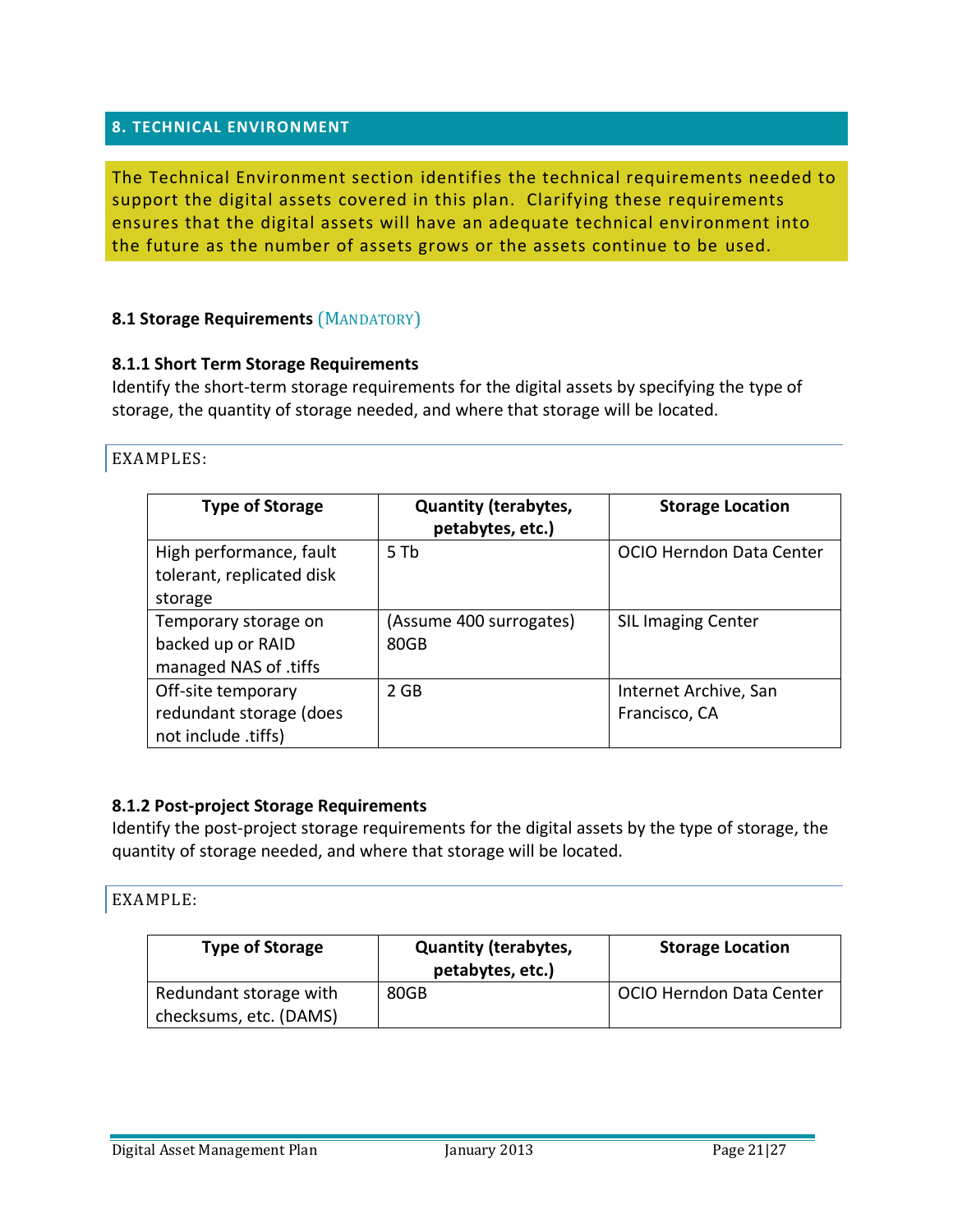## **8.2 Non-centrally Supported Hardware and Software Tools** (MANDATORY IF APPLICABLE)

### **8.2.1 Non-centrally Supported Hardware and Software**

Are there any hardware and software tools *which are not centrally supported by SI* that are critical for long-term access to the digital assets? If so, identify them below. Include in this list any specialized tools, such as calibration tools, conversion scripts, vendor conversion tools, etc. (For projects or activities whose digital assets require an extensive number of such tools, provide the URL to a list or the contact person who can provide documents that describe these tools.)

#### EXAMPLES:

- File Merlin
- Linux
- Windows 2000
- **•** Geomagic
- Adobe Premier
- Canon XF100

### **8.2.2 Hardware and Software Not Under Service Contracts**

Do the digital assets require any critical hardware or software that is *not* currently maintained under a service contract?

# **8.3 External Maintenance Contracts** (RECOMMENDED)

Identify any external contracts you may have for hardware or software used with the digital assets.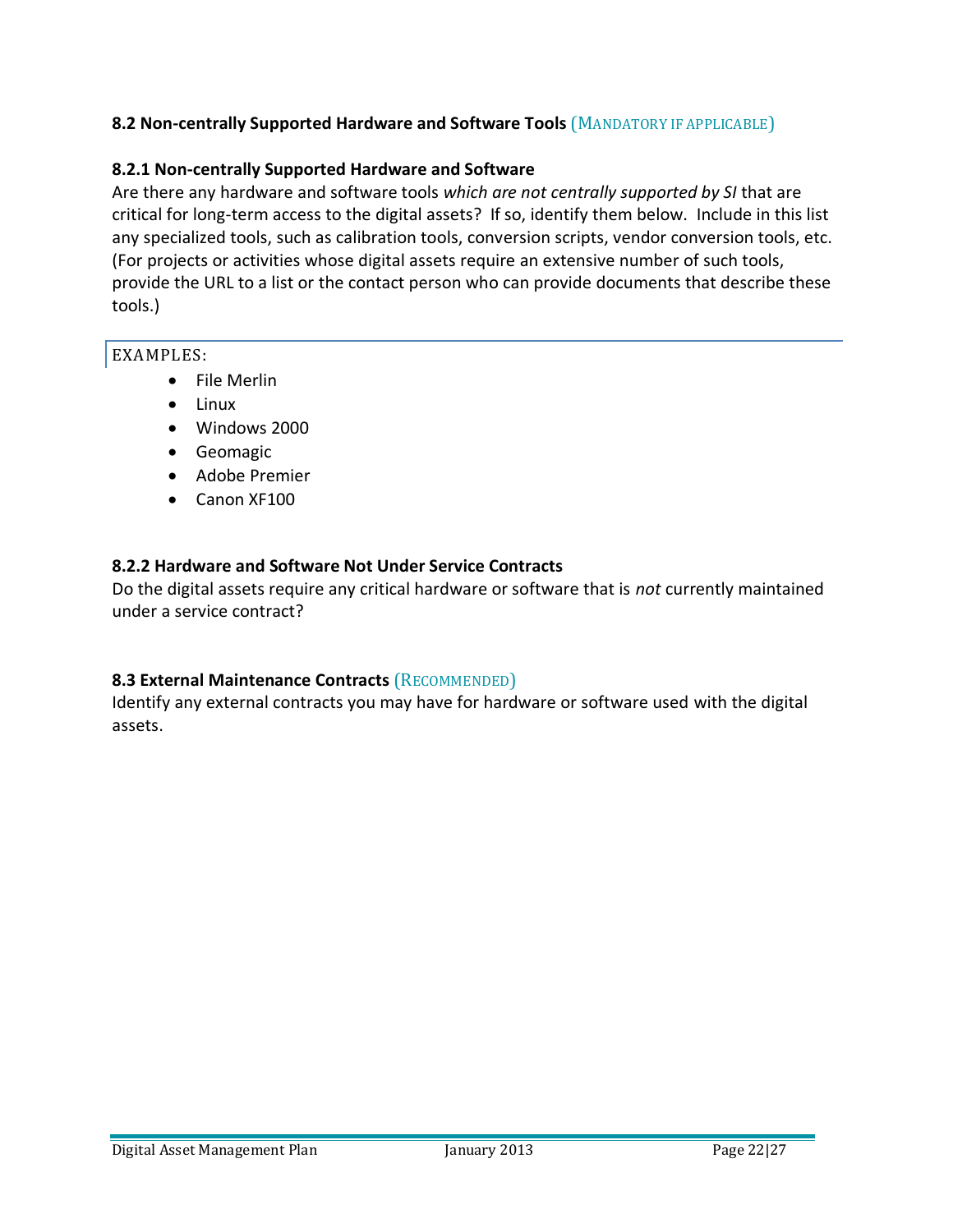#### **9. DAMP ADMINISTRATION**

The DAMP Administration section offers logistics about this DAMP, such who is responsible for this DAMP's maintenance and administration, and provides the DPO with a single point of contact as it coordinates various pan-Institutional and unit digitization pursuits.

#### **9.1 Plan Maintenance** (MANDATORY)

Many individuals are involved in the creation and oversight of a DAMP. Following is a list of the key individuals who need to be identified:

- Plan Creator
- Plan Administrator
- Unit Plan Coordinator
- Project Principal Investigator or Project Lead

#### **9.1.1 Plan Creator**

The plan creator initially develops the DAMP, assembling the people and compiling the material needed to create the DAMP, and often is the person who writes the DAMP or its various drafts. (For Project DAMPs, the plan creator may be the sole individual who creates and writes the DAMP.) For many DAMPs, the plan creator also takes on the more long-term role of plan administrator (see below).

Identify the plan creator and his/her title.

#### EXAMPLE:

Lowell Ashley, Head, Original Cataloging, SIL with Doug Dunlop

#### **9.1.2 Plan Administrator**

Once a DAMP has been created, the plan administrator is responsible for ensuring the plan is satisfactorily completed, approved and signed (if a Project DAMP), by the project's principal investigator or project lead, and submitted to the unit's DAMP Coordinator in time for submission to the DPO by its due date. The plan administrator also coordinates and tracks revisions of the plan, and serves as the primary contact between the unit DAMP Coordinator and the DAMP project.

Identify this plan's administrator and his/her title.

#### EXAMPLE:

Digital Asset Management Plan January 2013 Page 23|27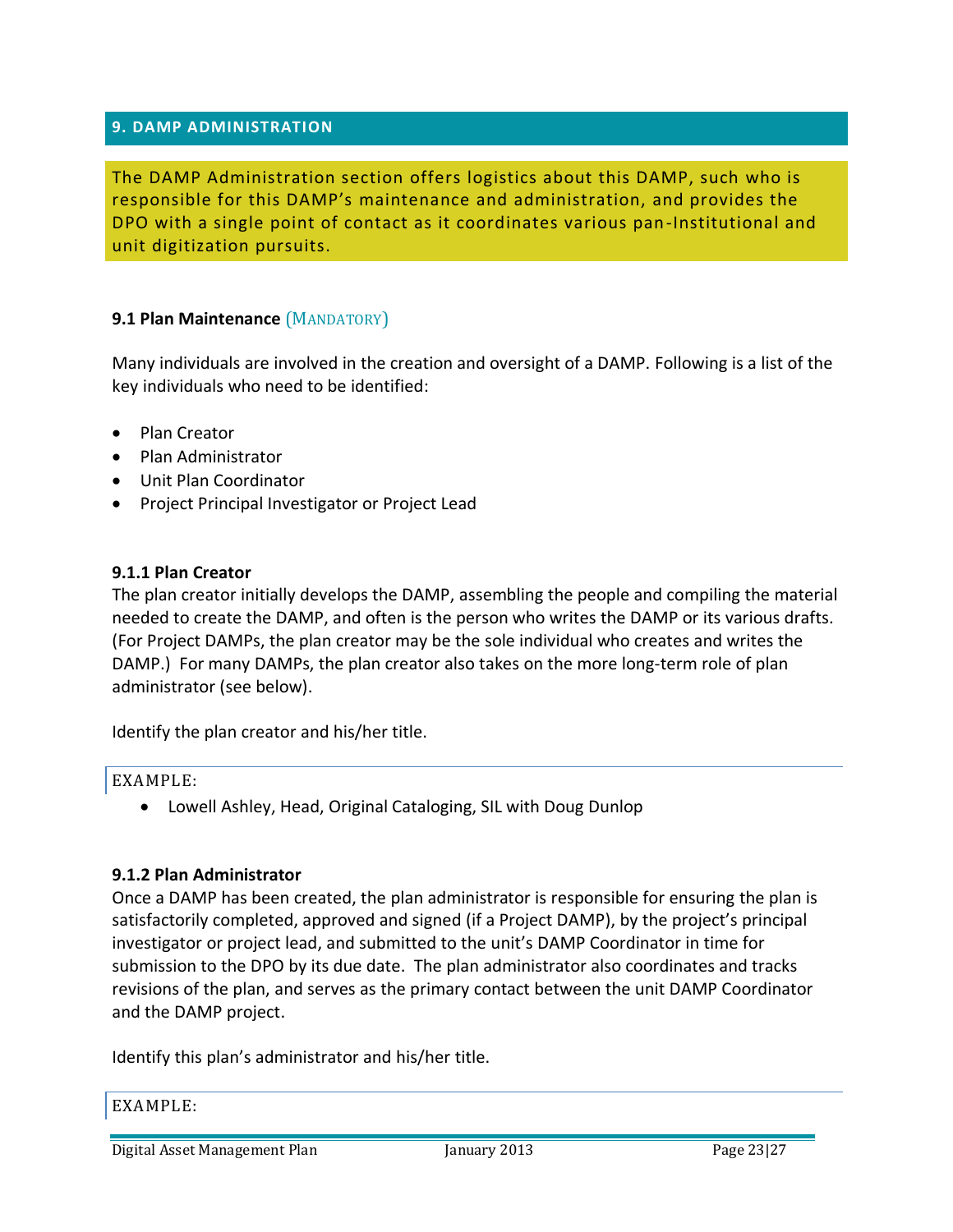• Keri Thompson, Digital Projects Librarian

#### **9.1.3 Unit DAMP Coordinator**

The unit DAMP coordinator is the primary contact between the unit and the Digitization Program Office in all matters related to the unit's DAMPs. The coordinator is responsible for identifying the General DAMPs that are needed in their unit and for notifying relevant unit staff of their obligation to create General and Project DAMPs for their digital assets. The unit DAMP coordinator also collects all the unit's DAMPs, checks them for thoroughness, obtains the unit director's signature for each DAMP, and transfers completed DAMPs to DPO via the DAMP Sharepoint site.

Identify your unit's DAMP Coordinator and his/her title.

#### EXAMPLE:

• Rebecca Snyder, Digital Media Specialist

#### **9.1.4 Principal Investigator or Project Lead**

For Project DAMPs only: Who is the project Principal Investigator or Project Lead?

#### **9.1.5 DAMP Review**

DAMPS must be reviewed every three years (or sooner, if major changes occur before the three-year deadline). Please identify the date of next review (in month, day, year format).

EXAMPLE:

• Next mandatory review by: 08/1/2015

#### **9.2 DAMP Development Process** (RECOMMENDED)

Briefly (in no more than a few sentences) identify the unit's process for developing this DAMP and identify the individuals/groups involved in its development.

#### EXAMPLE:

 We tasked this process to an existing museum committee that addresses time-based media art at the institution because members of this committee regularly work together and collectively have the expertise needed to address the DAMP questions. This committee met regularly and assigned sections and tasks involved in answering certain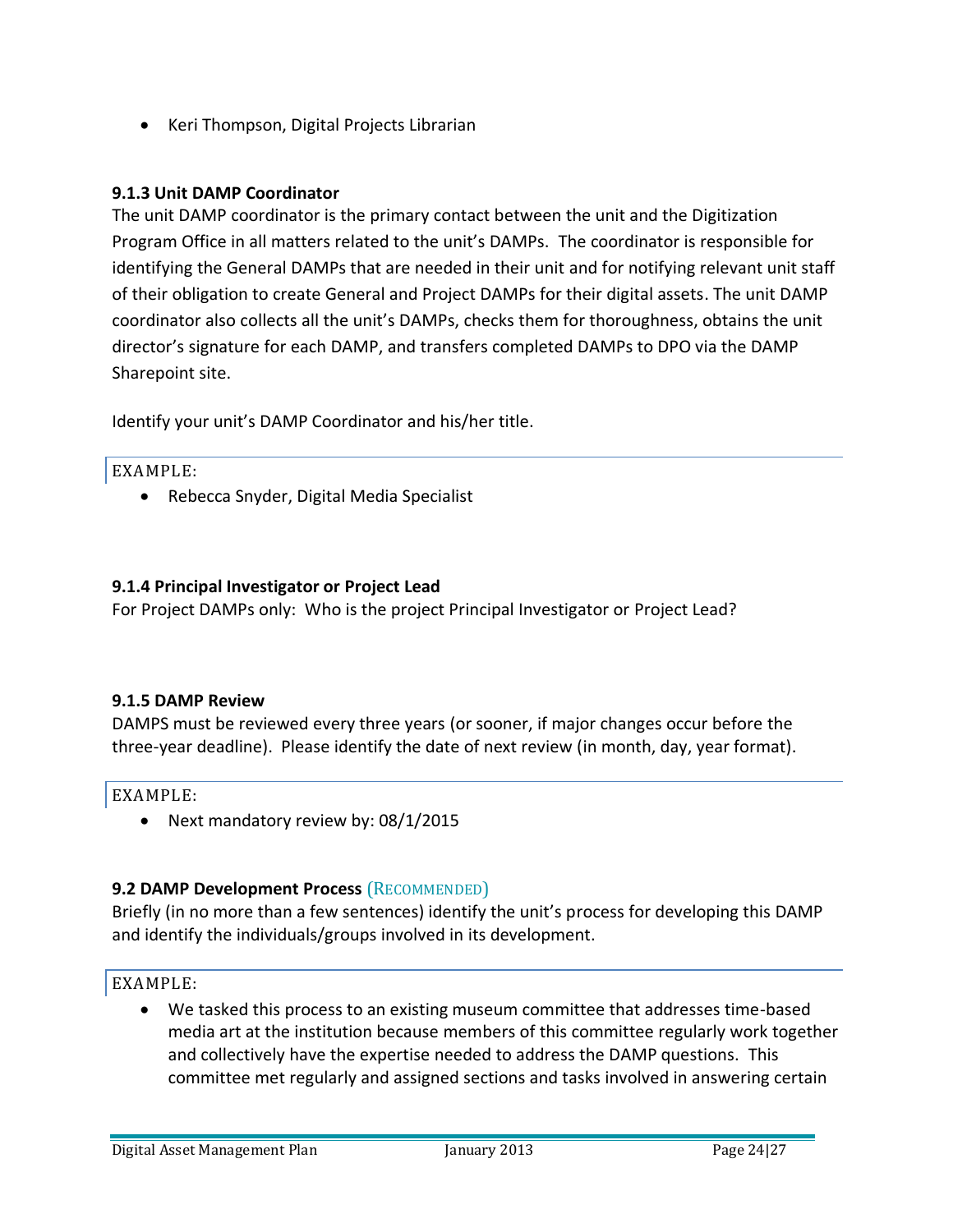questions to various individuals. Results/findings were brought back to the group for consideration and incorporation into the plan.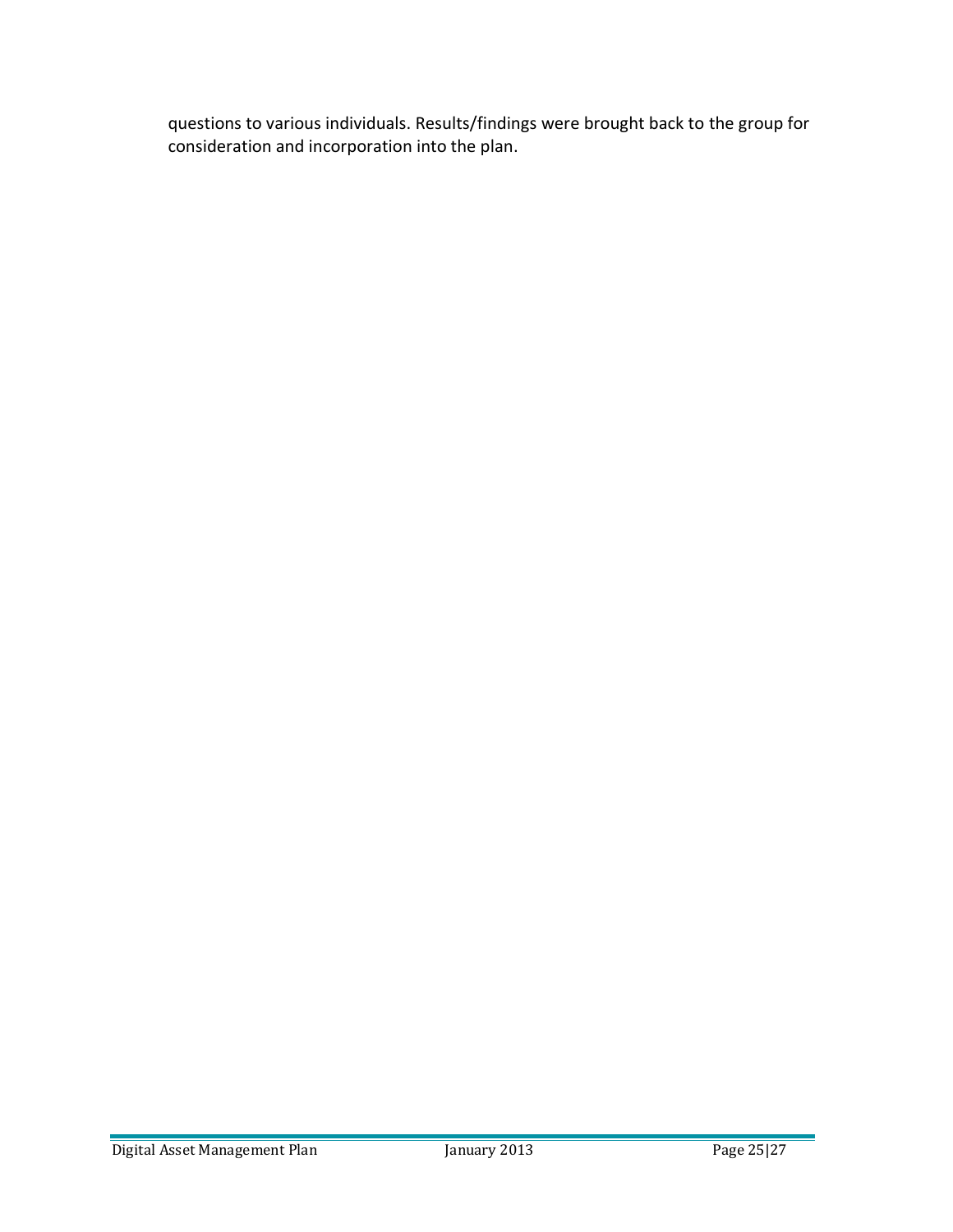# **UDP/DAMP GLOSSARY OF TERMS**

| <b>Term</b>              | <b>Definition</b>                                                       |
|--------------------------|-------------------------------------------------------------------------|
| <b>Collections &amp;</b> | A newly developed online system designed to facilitate the              |
| Digitization             | collection and reporting of information provided by units in            |
| <b>Reporting System</b>  | response to various SI collections and digitization reporting           |
| (CDRS)                   | requirements (i.e., the National Collections Program (NCP)              |
|                          | Collections Statistics and Collections Assessment, and the              |
|                          | Digitization Program Office's (DPO) Digitization Assessment).           |
|                          | Units completing a UDP will use a worksheet in the CDRS system          |
|                          | to identify their digitization priorities.                              |
| Digital asset            | Content that is recorded and transferred in a digital format. It may    |
|                          | include text, still images, moving images and sound recordings,         |
|                          | collections that are digital (i.e., digital art), research datasets and |
|                          | other types of media originally created in digital format or            |
|                          | digitized from another format or state (i.e., a digital surrogate)      |
|                          | that are created, stored, or maintained by the Smithsonian. Digital     |
|                          | assets also include the metadata used to describe the digital asset     |
|                          | and its content.                                                        |
| <b>Digital Asset</b>     | A written plan that defines the roles, responsibilities and             |
| Management Plan          | processes needed to ensure the systematic attention to a digital        |
| (DAMP)                   | asset throughout its lifecycle, from creation or collection, through    |
|                          | use, preservation and, if appropriate, disposition.                     |
| Digitization             | A set of processes that converts physical resources to a digital        |
|                          | form, or that creates materials in a digital form (born digital).       |
|                          | These processes include: identification, selection and prioritization   |
|                          | of materials to be digitized; digital asset creation or conversion;     |
|                          | creation of descriptive and technical metadata sufficient to allow      |
|                          | retrieval and management of the digital assets and to provide           |
|                          | basic contextual information for the user; quality control of digital   |
|                          | assets and metadata; and enhancement of the digital assets and          |
|                          | metadata.                                                               |
| Fidelity                 | The degree to which a system output accurately reproduces the           |
|                          | sound or image of an input. Fidelity is a measure of quality for a      |
|                          | reproduction, i.e., the greater the fidelity, the better the quality.   |
| <b>General DAMP</b>      | A type of digital asset management plan (DAMP) that covers all          |
|                          | the digital assets in a unit that are created/collected as part of a    |
|                          | set of ongoing activities in the unit rather than from a distinctive,   |
|                          | finite project. For example, units routinely create digital assets on   |
|                          | their collections as part of their daily stewardship activities. These  |
|                          | digital assets need to be managed with as much care as the digital      |
|                          | assets created within the context of a formal project. Similarly, a     |